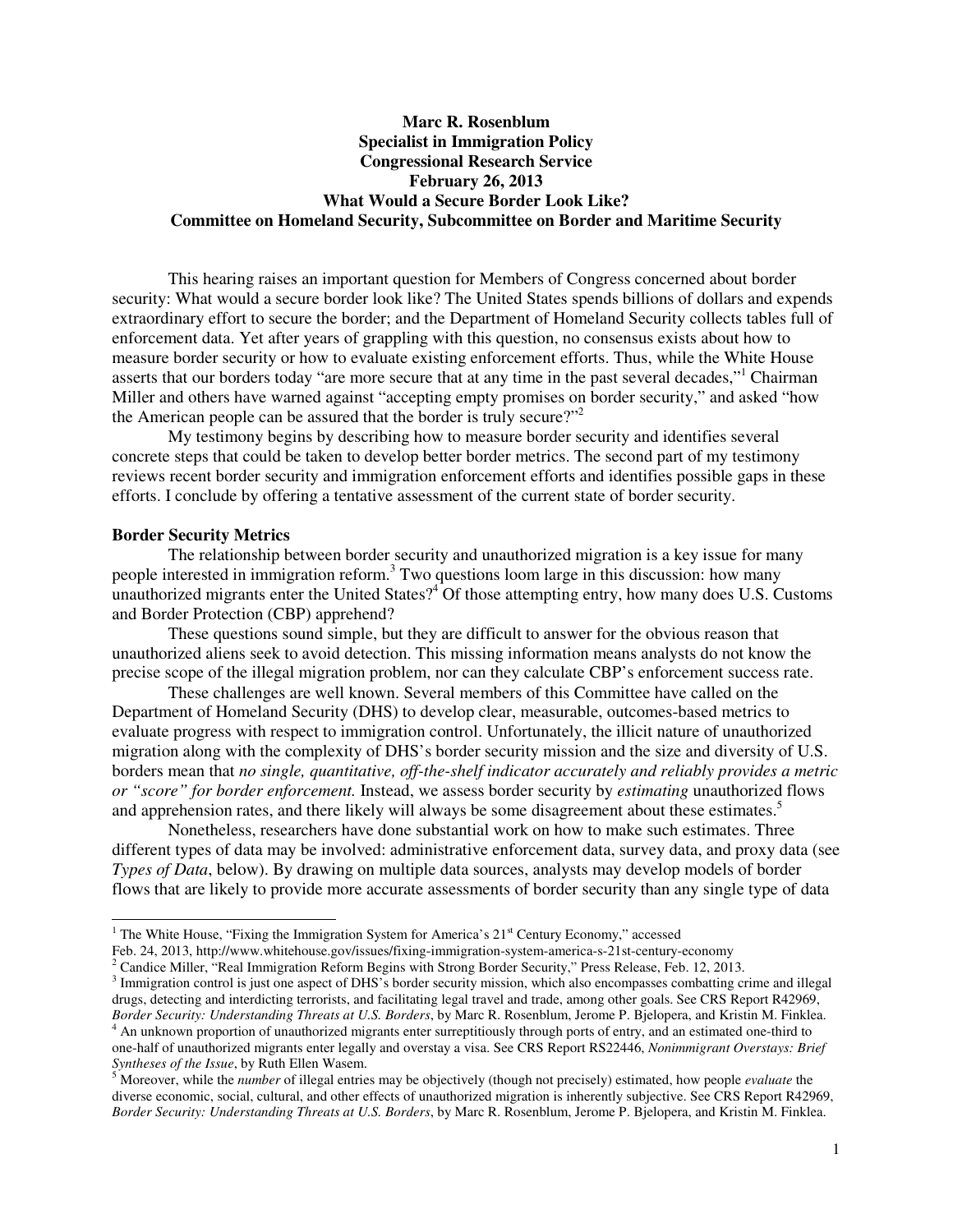in isolation (see *Analysis of Raw Data*, below). Model-based estimates can improve on single-measure estimates, and they could be further strengthened by modifying how DHS collects and manages data, and by making certain DHS data more widely available to analysts and researchers (see *Developing Better Border Security Metrics*, below).

# *Types of Data*

j

### 1) Administrative Enforcement Data

Administrative enforcement data are records of DHS's enforcement actions and other interactions with unauthorized migrants. The best example of this type of data is alien apprehensions. For almost 100 years, the U.S. Border Patrol (USBP) has apprehended removable and deportable aliens and made a record of these enforcement actions. An advantage of using enforcement data to estimate border security is that these data usually can be measured with a good deal of certainty: border patrol knows how many people its agents apprehended last year and records such numbers at the sector and station level, along with information about where and how people were apprehended.<sup>6</sup>

Yet apprehensions are not a perfect indicator of illegal flows because they exclude two of the groups of greatest interest: aliens who successfully enter and remain in the United States (i.e., enforcement failures) and aliens who are deterred from entering the United States—including perhaps because they never even initiate a trip (i.e., certain enforcement successes). A further limitation to apprehensions data is that they count events, not unique individuals, so the same person may appear multiple times in the dataset after multiple entry attempts.

Fundamentally, apprehensions data do not measure illegal flows. They describe certain enforcement outcomes. Thus, we do not know if a decline in apprehensions is a good thing, because fewer people are attempting to enter, or a bad thing, because more of them are succeeding.<sup>7</sup> To varying degrees, the same problem is true of other types of administrative enforcement data.

In addition to apprehensions data, CBP (including USBP) and U.S. Immigration and Customs Enforcement (ICE) collect several additional types of enforcement data. Although they display some of the same limitations as apprehensions, each may contribute to an estimate of illegal border flows:

- **USBP estimates of "***got aways***" and "***turn backs***."** Border patrol stations and sectors estimate the number of illegal entrants who successfully travel to the U.S. interior and who USBP ceased pursuing. Stations and sectors also estimate the number of people who illegally cross the border but then cross back to Mexico. USBP uses these additional data, along with apprehensions, to *estimate the total number of known illegal entries*. Yet got away and turn back data, like apprehensions data, are a function of enforcement resources, and (unlike apprehensions) these data may be highly dependent on the subjective judgments of agents doing the counting. CBP recently made its estimates of got aways and turn backs for FY2006-FY2011 available to the public for the first time. $8<sup>8</sup>$
- **USBP estimates of unique apprehensions and recidivists.** Since late 1999, the border patrol has used biometric technology to record the identity and track individual case histories of most people apprehended by USBP.<sup>9</sup> Border patrol uses these data to track the total number of unique individuals apprehended per year and to estimate the number of recidivists, defined by USBP as unique aliens who are apprehended more than one time in a single fiscal year. Data on *unique*

<sup>&</sup>lt;sup>6</sup> For a full list of administrative data collected by the border patrol, see Panel on Survey Options for Estimating the Flow of Unauthorized Crossings at the U.S.-Mexico Border, *Options for Estimating Illegal Entries at the U.S.-Mexico Border*, Washington, DC: National Research Council, 2012 (hereafter: NRC, *Options for Estimating Illegal Entries*).

<sup>7</sup> See Edward Alden and Bryan Roberts, "Are U.S. Borders Secure? Why We Don't Know and How to Find Out," *Foreign Affairs* 90, 4 (2011): pp. 19-26.

<sup>8</sup> For a fuller discussion, see U.S. Government Accountability Office (GAO), *Border Patrol: Key Elements of Strategic Plan not Yet in Place to Inform Border Security Status and Resource Needs*, GAO-13-25, December 2012.

<sup>&</sup>lt;sup>9</sup> These records are stored in the DHS Automated Biometric Identification System (IDENT) database, discussed in greater detail below (see *Growth and Integration of DHS Databases*). With over 150 million unique records as of January 2013, IDENT is the largest biometric database in the world, according to US-VISIT Office of Congressional Affairs, January 24, 2013.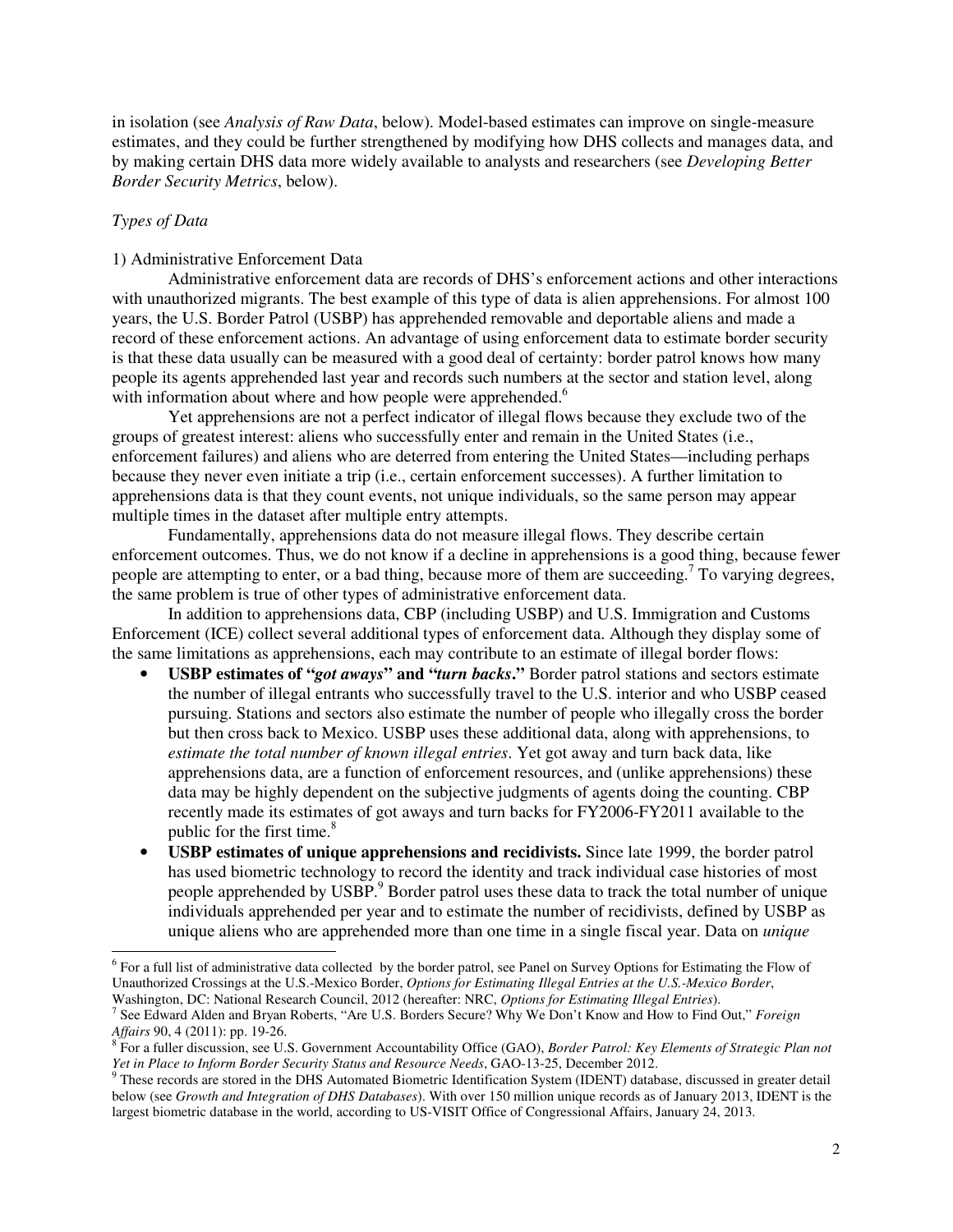apprehensions avoid the "overcount" problem in the counting of apprehension *events*. The ratio of unique apprehensions to total apprehensions and the number of recidivists apprehended both may offer insight into whether aliens who have been previously apprehended are deterred from making additional illegal entries—a key question for border metrics. CBP released recidivist and unique apprehensions data to CRS in 2011 (the first time such data were made publicly available), but has not released updated data for FY2012.

• **Total apprehensions**. Data on total apprehensions (i.e., including apprehensions away from the border) offer additional insight into the number of aliens arriving in the United States, though they are subject to the same limitations as data on border apprehensions. About 90% of alien apprehensions between FY1990 and FY2006 occurred at the Southwest border; but with the recent expansion of ICE's interior enforcement programs (see below, *Interior Enforcement Programs*) and decline in inflows, interior apprehensions accounted for over a third of all apprehensions in 2009 and 2010, and for half of all apprehensions in  $2011$ .<sup>10</sup>

#### 2) Survey data

j

Several large-scale surveys offer insight into illegal migration flows and the effects of enforcement by interviewing migrants and potential migrants about their histories and intentions. An advantage to surveys is that they may collect much more information about their subjects than is found in administrative enforcement data. In addition, because surveys are conducted within the U.S. interior as well as in migrant countries of origin, surveys may be better able than CBP data to capture information about successful illegal inflows and about the deterrent effects of enforcement. Partly for these reasons, DHS recently commissioned a comprehensive study by the National Research Council (NRC) on the use of surveys and related methodologies to estimate the number of illegal U.S.-Mexico border crossings.<sup>11</sup>

As the NRC study describes, data collected within the United States, including the U.S. Census's American Community Survey (ACS) and its Current Population Survey (CPS) are used to estimate the size of the unauthorized population in the United States by comparing the number of foreign-born identified in these surveys to known legal migration flows.<sup>12</sup> Three different Mexican national surveys also may be used to estimate the number of *emigrants* from that country, which may be compared to known legal outflows to generate an analogous estimate.<sup>13</sup> And a pair of binational (U.S.-Mexican) and one Mexican survey focus specifically on migrants and potential migrants, drawing samples from the border region and from migrant-sending and –receiving communities.<sup>14</sup> These targeted surveys ask a number of questions about U.S. immigration enforcement and how it affects respondents' migration histories and future plans.

While analysts must account for the likelihood that unauthorized migrants may be less than forthcoming with interviewers and also may be under-represented in certain survey samples, a large body of social science research has made use of these data and developed widely accepted methodologies to account for these and other challenges. One limitation of survey data is that typically it is not collected

<sup>&</sup>lt;sup>10</sup> CRS calculations based on data from Department of Homeland Security (DHS) Office of Immigration Statistics (OIS), *Yearbook of Immigration Statistics* FY2011, Washington, DC, 2011.

<sup>11</sup> NRC, *Options for Estimating Illegal Entries*.

<sup>&</sup>lt;sup>12</sup> Ibid. Also see CRS Report RL33874, *Unauthorized Aliens Residing in the United States: Estimates Since 1986*, by Ruth Ellen Wasem.

<sup>&</sup>lt;sup>13</sup> The NRC focused on Mexican surveys because Mexican nationals are estimated to account for about 90% of attempted unauthorized border crossings on the U.S.-Mexico border, though that proportion appears to have fallen in recent years. The Mexican surveys are the "long questionnaire" of the Mexican Census of Housing and Population, the National Survey of Occupation and Employment (ENOE), the National Survey of Population Dynamics of Population Dynamics (ENADID), and the longitudinal Mexican Family Life Survey (MxFLS). Also see Andrew R. Morral, Henry H. Willis, and Peter Brownell, *Measuring Illegal Border Crossing Between Ports of Entry*, RAND Homeland Security and Defense Center, Santa Monica, CA, 2011.

<sup>&</sup>lt;sup>14</sup> The binational surveys are the Mexican Migration Field Research Program (MMFRP) based at the University of California-San Diego and the Mexican Migration Project (MMP) based at Princeton University; the Mexican survey is the Survey of Migration and the Northern Border (EMIF-N).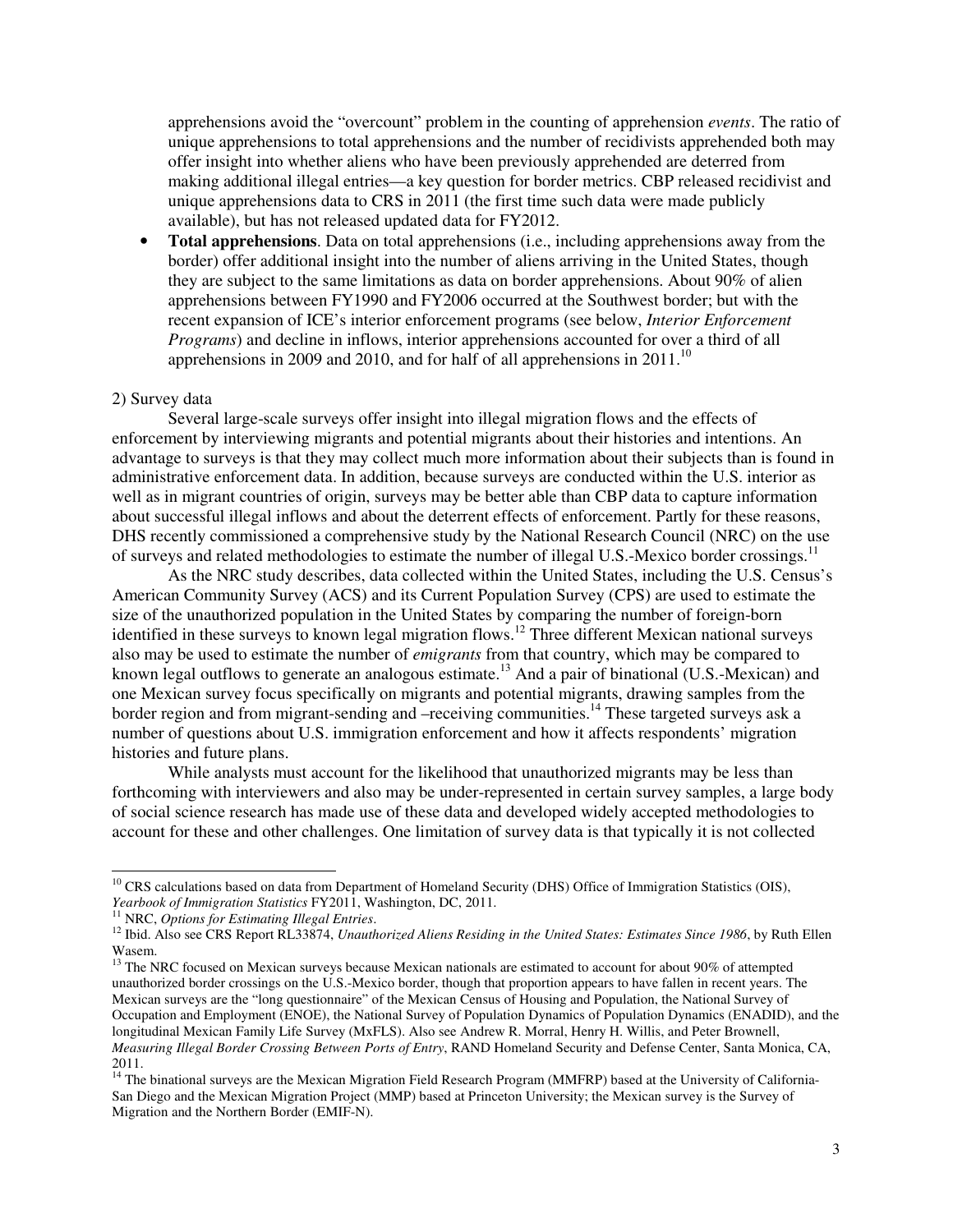and analyzed quickly enough to generate timely estimates. And some surveys do not have large enough samples to generate reliable estimates of certain variables. Nonetheless, the NRC concluded that DHS should use survey data and modeling approaches in combination with enforcement data to develop better estimates of unauthorized border flows.<sup>1</sup>

### 3) Proxy data

The great majority of persons who illegally cross the border to enter the United States make use of human smugglers.<sup>16</sup> The prices charged by smugglers therefore may be used as a proxy (i.e., indirect) indicator of the effectiveness of border enforcement efforts (along with the demand for illegal flows) because more effective enforcement should increase the costs and risks to smugglers, with smugglers passing such costs along to their clients in the form of higher fees.<sup>17</sup> Border patrol apprehension records and several surveys identified above contain information about smuggling fees.

### *Analysis of Raw Data to Estimate Illegal Flows*

None of the raw data sources described above, by themselves, reliably describe illegal border crossers or enforcement rates. But these data sources may be analyzed to produce such estimates. This section describes three methods for conducting this type of analysis.

#### 1) Ratio of apprehensions and turn backs to estimated known illegal flows

The border patrol's estimates of turn backs, got aways, and apprehensions—while problematic for the reasons discussed above—offer a rough tool for estimating its *enforcement success rate*: i.e., apprehensions (or apprehensions plus turn backs) divided by total estimated known illegal flows. Between 2005 and 2010, the border patrol used essentially this methodology to describe the portions of the border under "operational control." In particular, the agency rated its "ability to detect, respond, and interdict illegal activity at the border or after entry into the United States" on a five-point scale.<sup>18</sup> Portions of the border that were rated in one of the top two categories on this scale were described as being under "effective" or "operational" control: about 1,107 miles (57% of the Southwest border) in  $FY2010$ .<sup>19</sup> Beginning in FY2011, the border patrol determined that this metric was ineffective, and the agency no longer reports on miles of the border under operational control.

#### 2) Capture-recapture models

-

Capture-recapture models initially were developed by ecologists to estimate the size of wildlife populations. Social scientists working in the 1990s showed that a similar methodology can be used to estimate the total flow of unauthorized migrants based on the ratio of persons re-apprehended after an initial enforcement action to the total number of persons apprehended.<sup>20</sup>

An advantage to the simple capture-recapture method is that it relies on observable administrative enforcement data—apprehensions and repeat apprehensions—to calculate border metrics of interest: illegal flows and apprehension rates. Yet the models are highly sensitive to a pair of assumptions about migrant behavior: that virtually all intending unauthorized migrants eventually succeed, and that the odds

<sup>15</sup> NRC, *Options for Estimating Illegal Entries*, p. S-5.

<sup>&</sup>lt;sup>16</sup> See Princeton University Mexican Migration Project, "Access to Border-Crossing Guides and Family/Friends on First Undocumented Trip," http://mmp.opr.princeton.edu/results/002coyote-en.aspx.<br><sup>17</sup> See Bryan Poberta, Carda, H.

<sup>17</sup> See Bryan Roberts, Gordon Hanson, and Derekh Cornwell, et al., *An Analysis of Migrant Smugglng Costs along the Southwest border*, DHS Office of Immigration Statistics, Washington, DC, November 2010,

http://www.dhs.gov/xlibrary/assets/statistics/publications/ois-smuggling-wp.pdf. Also see Morral et al., *Measuring Illegal Border Crossing*.

<sup>18</sup> U.S. Government Accountability Office, *Border Security: Preliminary Observations on Border Control Measuers for the Southwest Border*, GAO-11-374T, February 15, 2011, p. 7.

<sup>&</sup>lt;sup>19</sup> U.S. Congress, House Committee on Homeland Security Feb. 15, 2010.

<sup>&</sup>lt;sup>20</sup> Thomas J. Espenshade, "Using INS Border Apprehension Data to Measure the Flow of Undocumented Migrants Crossing the U.S.-Mexico Frontier," *International Migration Review*, vol. 29, no. 2 (Summer 1995), pp. 545-565.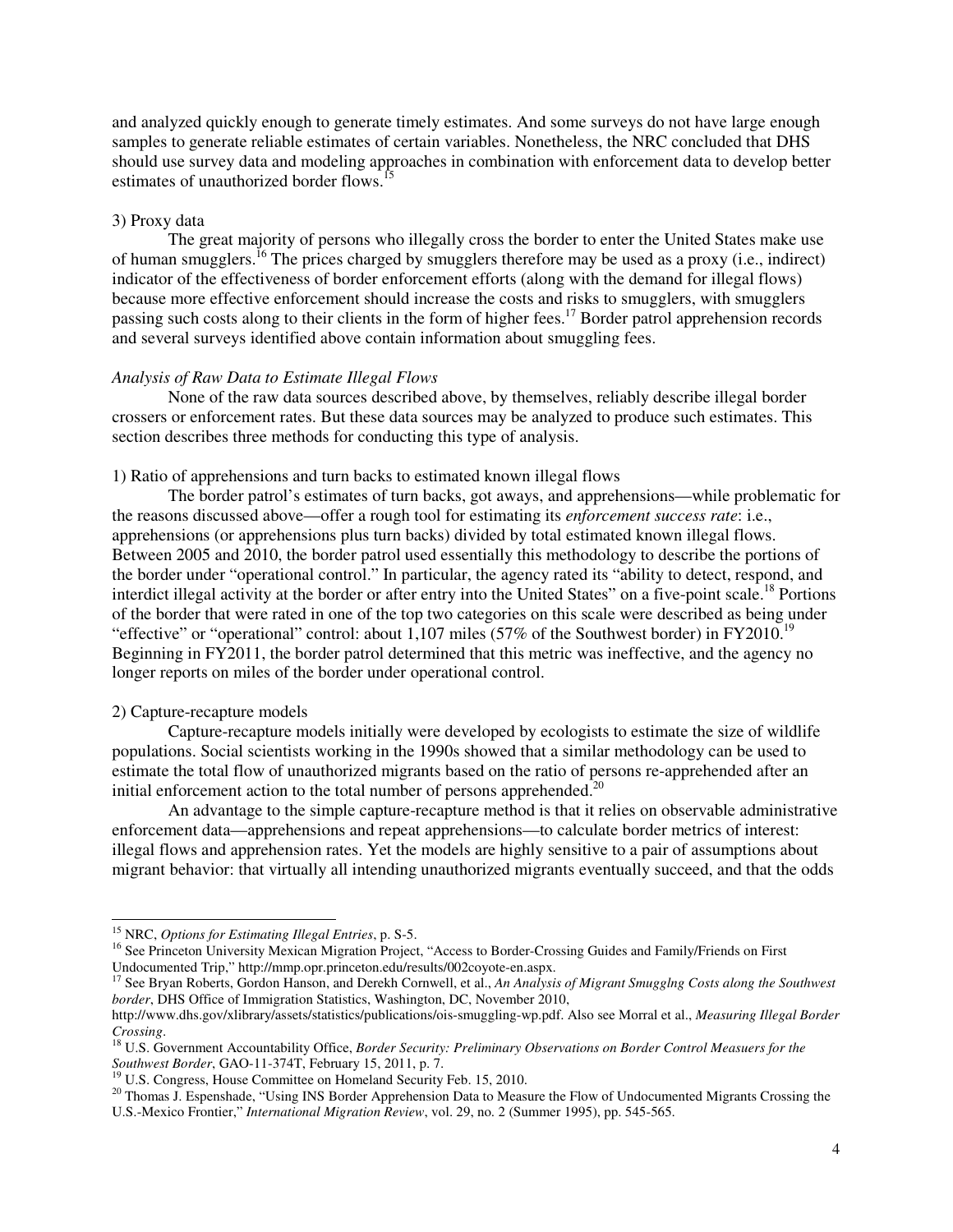of being apprehended are the same across multiple attempts to cross the border.<sup>21</sup> Both of these assumptions, while supported by certain research, may not hold in some cases; and *underestimating* the number of migrants deterred causes the model to *over-estimate* illegal flows. Thus, in order to produce accurate estimates of illegal flows based on the capture-re-capture method, analysts must supplement administrative data on apprehensions and repeat apprehensions with solid data on the odds of being apprehended and the number of migrants deterred, adjusting the model accordingly.<sup>22</sup>

### 3) Regression models

Social scientists also used survey data about aliens' migration histories and intentions to analyze factors that are associated with a person's propensity to migrate illegally. For example, how are demographic and economic characteristics such as gender, age, and employment opportunities correlated with an individual's reported illegal migration history or a person's intentions to migrate illegally in the future? How are migration plans associated with people's perceptions of border enforcement, or with the actual allocation of enforcement resources?<sup>23</sup>

An advantage to regression analysis is that well-designed studies may offer insight into questions with great policy relevance, as these examples illustrate. Yet many regression techniques require large samples to be effective, and they may be sensitive to specific time periods or migrant cohorts. And while research based on survey data offers important insight into migration dynamics, researchers generally have not had access to real-time and large-scale data sets—including administrative enforcement data in particular—that might provide additional information to policymakers seeking to evaluate border security.

### *Developing Better Border Security Metrics*

Each of these analytic approaches offers insight beyond basic enforcement, survey, or proxy data, but none appears to have met Congress's request for a clear and credible metric of border security. What can be done to develop such a measure? Capture-recapture models would be improved by better data on deterrence at the border, and our overall understanding of border security would benefit from better information about illegal flows through ports of entry. Three concrete steps that would improve border metrics would be for DHS to structure certain enforcement programs to support better data collection, for DHS to structure its enforcement databases to support better data analysis, and for DHS to make these and existing data available to the broader research community.

#### 1) Structure Certain Enforcement Programs to Support Data Collection

Without compromising its law enforcement and security practices, DHS could design certain enforcement actions to allow the agency (and others) to draw inferences about the underlying population of migrants. In other words, certain enforcement and surveillance actions could be allocated based on a statistical sampling framework. Just as pollsters draw inferences about public opinion based on a sample of interviews, DHS could draw inferences about the immigration status of a population or the security of the border based on a sample of enforcement and surveillance actions.

CBP Office of Field Operation's (OFO's) Compliance Examination (COMPEX) program illustrates how enforcement may be designed with data collection in mind. At certain ports of entry, in addition to targeting high-risk vehicles and passengers, OFO selects a random sample that has been

-

 $21$  Ibid.

<sup>&</sup>lt;sup>22</sup> See NRC, *Options for Estimating Illegal Entries*. According to data provided by CBP Office of Legislative Affairs December 20, 2011, CBP reportedly plans to use a modified capture-recapture model along these lines as one element of the "border conditions index" (BCI), which is currently being developed. The BCI is designed to provide a more comprehensive picture of border security, encompassing a capture-recapture estimate of illegal migration inflows between ports of entry, a measure of wait times and volatility at ports of entry as well as illegal flows through ports of entry, and a measure of quality of life in border communities, based in part on border area crime rates.

 $23$  See for example, Wayne A. Cornelius and Idean Salehyan, "Does border enforcement deter unauthorized immigration? The case of Mexican migration to the United States of America," *Regulation & Governance* 1.2 (2007): pp. 139-153; Manuela Angelucci, "U.S. Border Enforcement and the Net Flow of Mexican Illegal Migration," *Economic Development and Cultural Change*, 60, 2 (2012):311-357. Also see Morral, et al., *Measuring Illegal Border Crossing Between Ports of Entry*.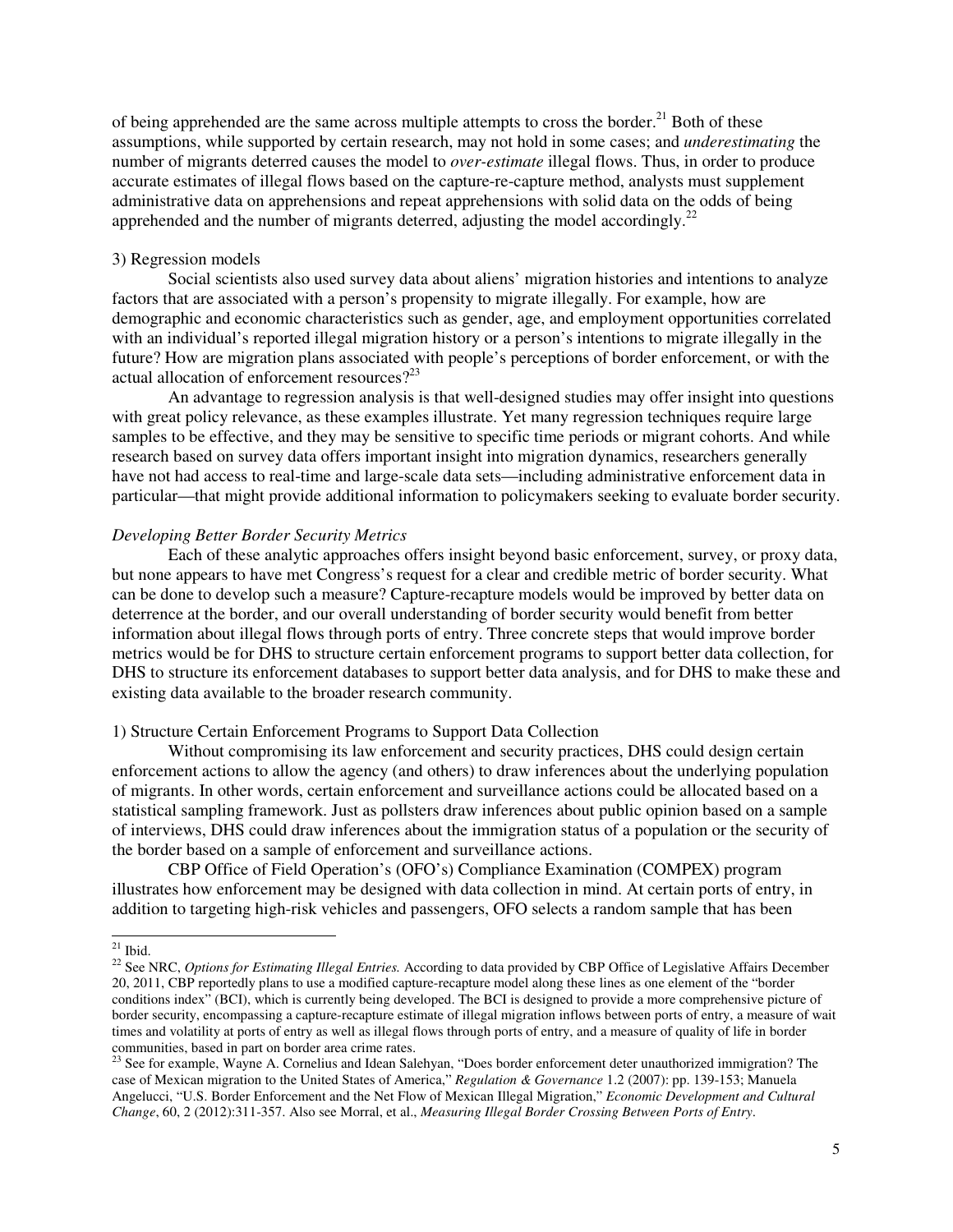cleared for admission and subjects travelers to a post-entry inspection. Because the sample is selected at random, OFO can infer that the proportion of otherwise-cleared entrants found to be carrying illegal goods or hidden passengers is equivalent to the proportion in the overall population of cleared vehicles (though some independent analysts have argued that COMPEX's sample is too small to accurately measure such violations). $^{24}$ 

Many other DHS programs include a combination of risk-based and random targeting because randomness makes enforcement unpredictable. For this reason, as a recent RAND study observed, other border enforcement programs could be designed to include statistical sampling frames without compromising security.<sup>25</sup> For example, in addition to allocating agents based on a geographic needs assessment, border patrol could assign additional agents to certain segments at random. To the extent that the initial allocation was well-designed, increased apprehensions in the enhanced segments would be an indicator of illegal flows in the unenhanced segments. Similar resource surges could be tested in CBP's Outbound Inspections Program and its deployment of surveillance equipment and unmanned aerial vehicles (UAVs), among other programs.

A second way enforcement data can be used to draw conclusions about the underlying population is through universal deployment. For example, Secure Communities and the Criminal Alien Program<sup>26</sup> together are now deployed in virtually every law enforcement jurisdiction in the country, and screen persons arrested and booked into jails in the United States. For this reason, apart from ICE's use of these programs for enforcement purposes, they offer unique insight into the unauthorized population by providing a real-time census of the immigration status of almost everyone arrested in the United States.<sup>27</sup>

A third possible tool for collecting additional data about illegal border flows is to field "red team" penetration testers: agents posing as unauthorized migrants who attempt to enter without the knowledge of CBP personnel in the region. Over repeated trials, the ability of such teams to enter successfully could be an indicator of aliens' success rate.<sup>28</sup>

### 2) Structure DHS Databases to Support Data Analysis

-

 In general, ICE and CBP databases are structured for law enforcement purposes, and not for analytic purposes. As a previous NRC analysis of how DHS enforcement actions affect Department of Justice budgeting explained, a core problem is that DHS databases are organized to track events (as in apprehensions), rather than case histories, and therefore cannot examine person-specific flows through the system.<sup>29</sup> As a result, according to CRS conversations with ICE officials, the agency cannot readily answer critical analytic questions, such as how enforcement outcomes (time in detention, final case disposition, probability of re-apprehension) differ across jurisdictions and/or enforcement programs.<sup>30</sup>

<sup>24</sup> For a fuller discussion, see GAO, *Border Security: Despite Progress, Weaknesses in Traveler Inspections Exist at Our Nation's Ports of Entry*, GAO-08-219, November 2007. COMPEX reportedly samples about 250,000 travelers per year out of over 200 million travelers at land ports of entry, or less than 0.1%.

<sup>25</sup> See Morral, et al., *Measuring Illegal Border Crossing Between Ports of Entry*.

<sup>&</sup>lt;sup>26</sup> For a description of these programs, see in *Interior Enforcement Programs* (in this testimony, below) and CRS Report R42057, *Interior Immigration Enforcement: Programs Targeting Criminal Aliens*, by Marc R. Rosenblum and William Kandel.

<sup>&</sup>lt;sup>27</sup> Note, however, that Secure Communities does not accurately identify the subset of unauthorized aliens who enter without inspection and have never had any contact with DHS. In addition, Secure Communities only provides an accurate estimate of the unauthorized population to the extent that unauthorized migrants are equally likely as lawful aliens and U.S. citizens to be arrested and to have their status checked.

<sup>28</sup> See Morral, et al., *Measuring Illegal Border Crossing Between Ports of Entry*.

<sup>29</sup> Committee on Estimating Costs of Immigration Enforcement in the Department of Justice 2011, *Budgeting for Immigration Enforcement: A Path to Better Performance*, Washington, DC: National Research Council, pp. 112-113.

 $30$  The House Appropriations Committee report on the FY2013 DHS Appropriations Bill requested that DHS report on enforcement outcomes by program and in this manner. See U.S. Congress, House Committee on Appropriations, *Department of Homeland Security Appropriations, 2013*, report to accompany H.R. 5855, 112th Cong., 2nd sess., May 23, 2012, H.Rept. 112- 492 (Washington: GPO, 2012), p. 56.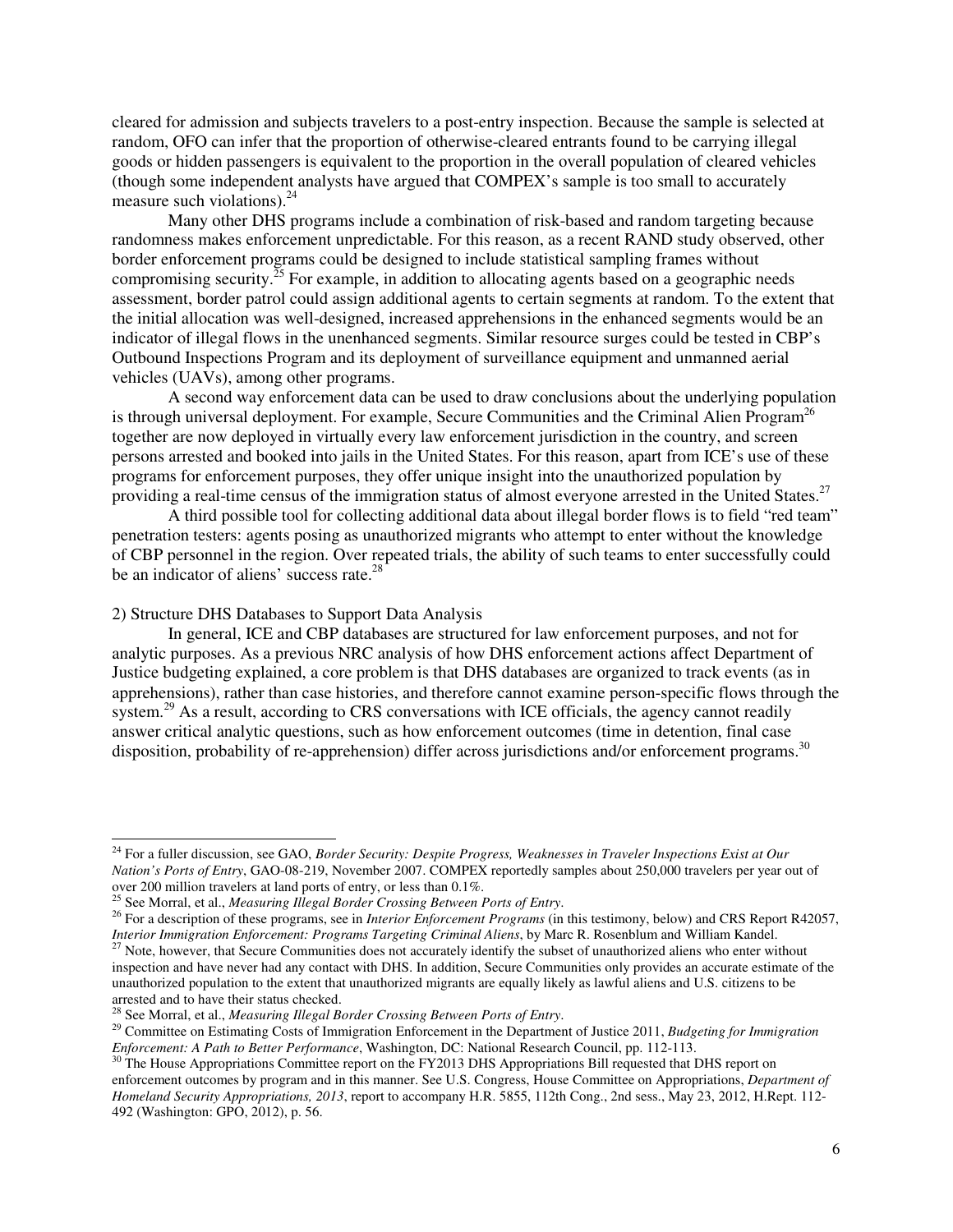CBP appears to have begun addressing this problem in its analysis of its "consequence delivery system."<sup>31</sup> According to CBP officials, CBP tracks recidivism rates broken down by sector and by initial enforcement disposition. Thus, for example, CBP should be able to calculate whether an alien subject to voluntary departure was more likely to be re-apprehended than an alien subject to formal removal or an alien facing immigration-related criminal charges. This analysis may inform Congress's understanding of border security and of the cost effectiveness of different enforcement strategies, but CRS has not been able to review or analyze these data, so CRS cannot comment on their usefulness.

Following the creation of DHS, data management problems have been exacerbated by certain limits on integration.<sup>32</sup> One noteworthy illustration of this problem is that DHS's Office of Immigration Statistics (OIS) and ICE report two different numbers each year for "total removals," with ICE defining this number to include ICE voluntary departures, but not CBP expedited removals; and OIS reporting the sum of ICE and CBP removals, but not ICE voluntary departures. DHS's Office of Immigration Statistics may seem like a logical agency to manage such department-wide data management and analysis; but different DHS agencies manage their own data, and OIS does not reliably play this role.

#### 3) Make DHS Administrative Data Available to Outside Researchers

 Most DHS administrative data are not available to outside researchers at a level of aggregation that can be used for research and program evaluation purposes. In many cases, even data at the national or sector level are not released in a timely or predictable manner. This lack of data may impede researchers' and Congress's ability to evaluate border security and may contribute to doubts and confusion about the border. Increased public access to reliable information about immigration enforcement, as well as DHS' strategic planning, also would provide additional structure to the immigration policy debate.<sup>33</sup>

At least in part, data are not released because they are considered law enforcement sensitive and/or to protect the privacy of enforcement subjects. Yet as the NRC has recently observed, numerous mechanisms exist to release "clean" versions of these data, including by purging the small number of serious criminals from the dataset or masking certain fields, among other options.<sup>34</sup> Congress could support data sharing by authorizing funds for this type of data cleaning. While DHS analysts reportedly are engaged in their own model-building exercises which may meet Congress's need for better metrics, releasing more administrative data to independent researchers would substantially expand the number of scholars able to work on this question, and would ensure that research and analysis on border metrics are subject to rigorous external peer review.

### **Recent Investments in Border Security and Immigration Enforcement<sup>35</sup>**

Congress and DHS have made substantial investments in border security and immigration enforcement over the last 25 years, and particularly since the last time Congress debated comprehensive immigration reform in 2005-2007.

#### *Enforcement Appropriations*

j

Investments in congressional appropriations to DHS immigration enforcement programs are one indicator of this trend, and are summarized in **Appendix Table 1**. As **Table 1** indicates, DHS's four immigration enforcement accounts (i.e., CBP, ICE, the U.S. Visitor and Immigrant Status Indicator Technology (US-VISIT) program, and the E-Verify account within U.S. Citizenship and Immigration

<sup>31</sup> For more information about the CBP's consequence delivery system see "*Enforcement with Consequences*" in this testimony, below; also see CRS Report R42138, *Border Security: Immigration Enforcement Between Ports of Entry*, by Marc R. Rosenblum.

<sup>32</sup> For a fuller discussion see NRC, *Options for Estimating Illegal Entries*, pp. 5-12 – 5-14.

<sup>&</sup>lt;sup>33</sup> See John Whitley, Bryan Roberts, and Robert Shea, "Immigration and Border Control: How Data-Driven Management Could Enhance Success," Accessed February 24, 2013, http://ssrn.com/abstract=2018580.

<sup>34</sup> NRC, *Options for Estimating Illegal Entries*.

<sup>&</sup>lt;sup>35</sup> For a fuller discussion of recent investments in border security and immigration enforcement, see CRS Congressional Distribution Memorandum, "Immigration Enforcement Since 2006," by Marc R. Rosenblum, available to congressional staff from the author upon request.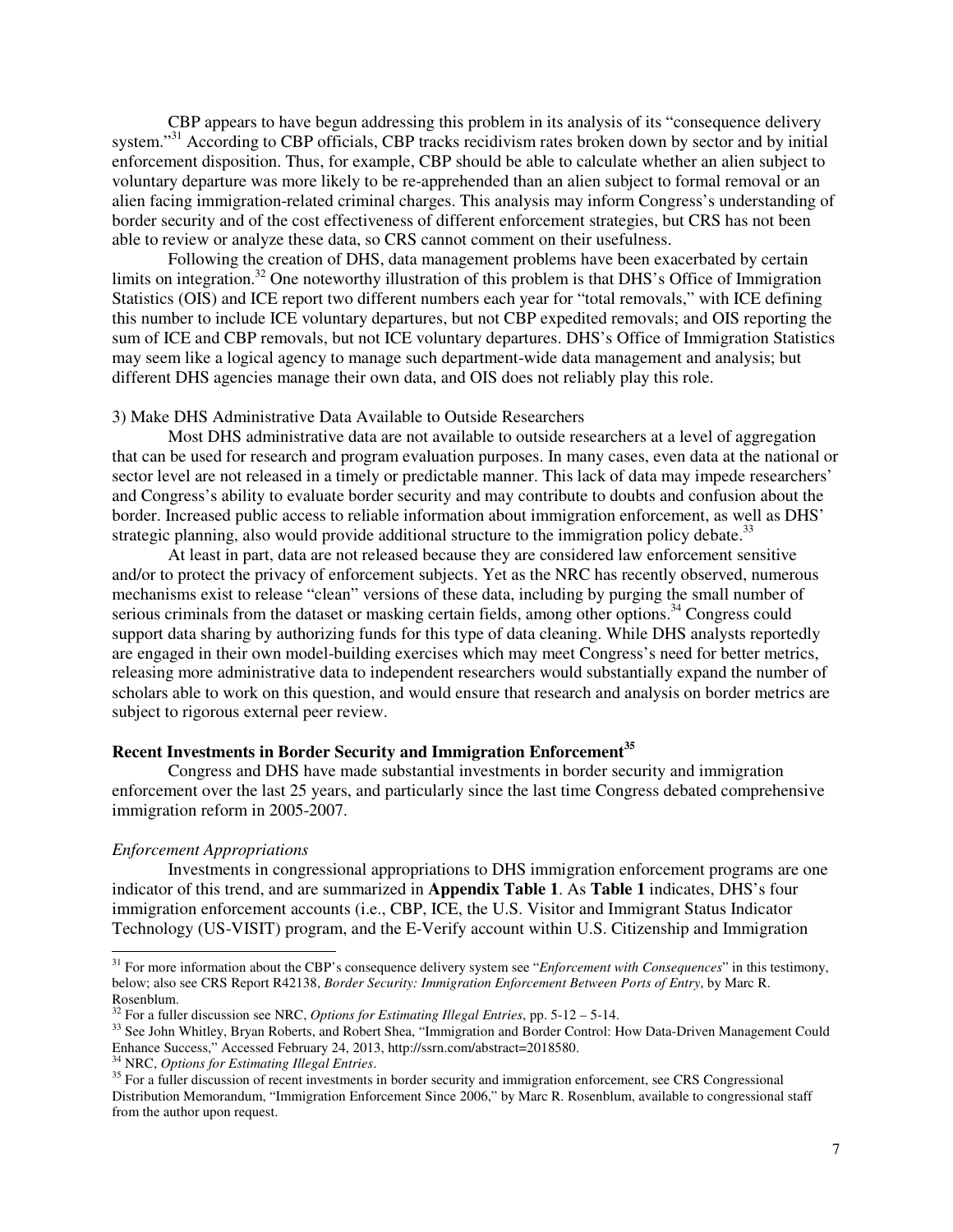Services) were appropriated a total of about \$114 billion for FY2006-FY2012. This total encompasses appropriations to CBP for FY2006-FY2012 of \$75 billion, including about \$17 billion for enforcement at ports of entry (including travel and trade facilitation as well as customs and immigration enforcement); \$21 billion for enforcement salaries and expenses between ports of entry (i.e., border patrol); \$5 billion for border security fencing, infrastructure, and technology; and \$5 billion for CBP air and marine acquisitions and operations. Appropriations to ICE totaled \$37 billion for this period, including \$16 billion for alien enforcement and removal operations  $(ERO)^{36}$ 

### *Growth and Integration of DHS Databases*

Among the many databases managed by DHS, two are noteworthy with respect to immigration enforcement because they are used extensively during the immigration process and are shared across several law enforcement agencies. The Automated Biometric Identification system (IDENT) is the central DHS-wide system for the storage and processing of biometric (i.e., fingerprints and digital photographs) and associated biographic (i.e., name, birthdate, nationality, and other descriptive information) data for national security, law enforcement, immigration enforcement, intelligence, and related uses. Whereas IDENT included only about 7 million records in 2004, increased deployment of biometric technology allowed the database to grow to 64 million entries at the end of 2006 and to over 150 million unique records as of January 2013, including over 6.4 million people on the US-VISIT watchlist.<sup>37</sup>

The Arrival and Departure Information System (ADIS) is the DHS-wide biographic database that includes records of encounters with DHS for aliens who have applied for entry, entered, or departed from the United States. Both databases are managed by the US-VISIT office, which also manages the US-VISIT entry-exit system. The ADIS database included about 169 million identities at the end of 2006, and included over 270 million unique identities as of January 2013.<sup>38</sup>

DHS databases are increasingly integrated for enforcement purposes. All US-VISIT workstations are now fully interoperable with the Federal Bureau of Investigation's (FBI's) Integrated Automated Fingerprint Identification System (IAFIS) database, used for criminal background checks. (IDENT data previously could be compared against the IAFIS database via a manual search.) Since 2009, ICE routinely has used the IDENT database to initiate immigration status checks when persons are booked into federal, state, and local jails through the Secure Communities program (see *Interior Enforcement Programs*, below). Since 2011, US-VISIT also conducts automatic searches against biometric records in the Department of Defense Automated Biometric Identification System (ABIS), a biometric database with national security and intelligence records.

### *Border Security Personnel*

A total of fewer than 19,000 CBP personnel (border patrol agents and port of entry officers) were posted to U.S. borders in 2004, the first year for which complete CBP data are available (see **Appendix Table 2**). As of FY2013, CBP personnel had grown to about 31,000 officers and agents, including a doubling to more than 21,000 border patrol agents (18,000 at the Southwest border). The personnel data in **Table 2** do not represent an exhaustive account of DHS and other law enforcement personnel at the border. In addition to border patrol agents and CBP officers, about 5,000 ICE agents are deployed to U.S. borders, along with numerous other federal law enforcement agents (including U.S. Marshals, Drug Enforcement Administration officials, among others) and various state and local law enforcement agents.

j <sup>36</sup> Also see Doris Meissner, Donald M. Kerwin, Muzaffar Chisthi, and Clare Bergeron, *Immigration Enforcement in the United States: The Rise of a Formidable Machinery*, Washington, DC: Migration Policy Institute, 2013.

 $37 \text{ US-VISIT }$  Office of Congressional Affairs, January 24, 2013. Individuals on the US-VISIT watchlist are the subjects of derogatory information in a DHS database. Such information includes arrest warrants, known or suspected terrorists, certain visa refusals, Department of Defense biometric watchlist records, smuggling information, overstay records, visa fraud, and other DHS enforcement data. CBP officers check certain travelers' biometric records against the US-VISIT watchlist during primary processing at ports of entry.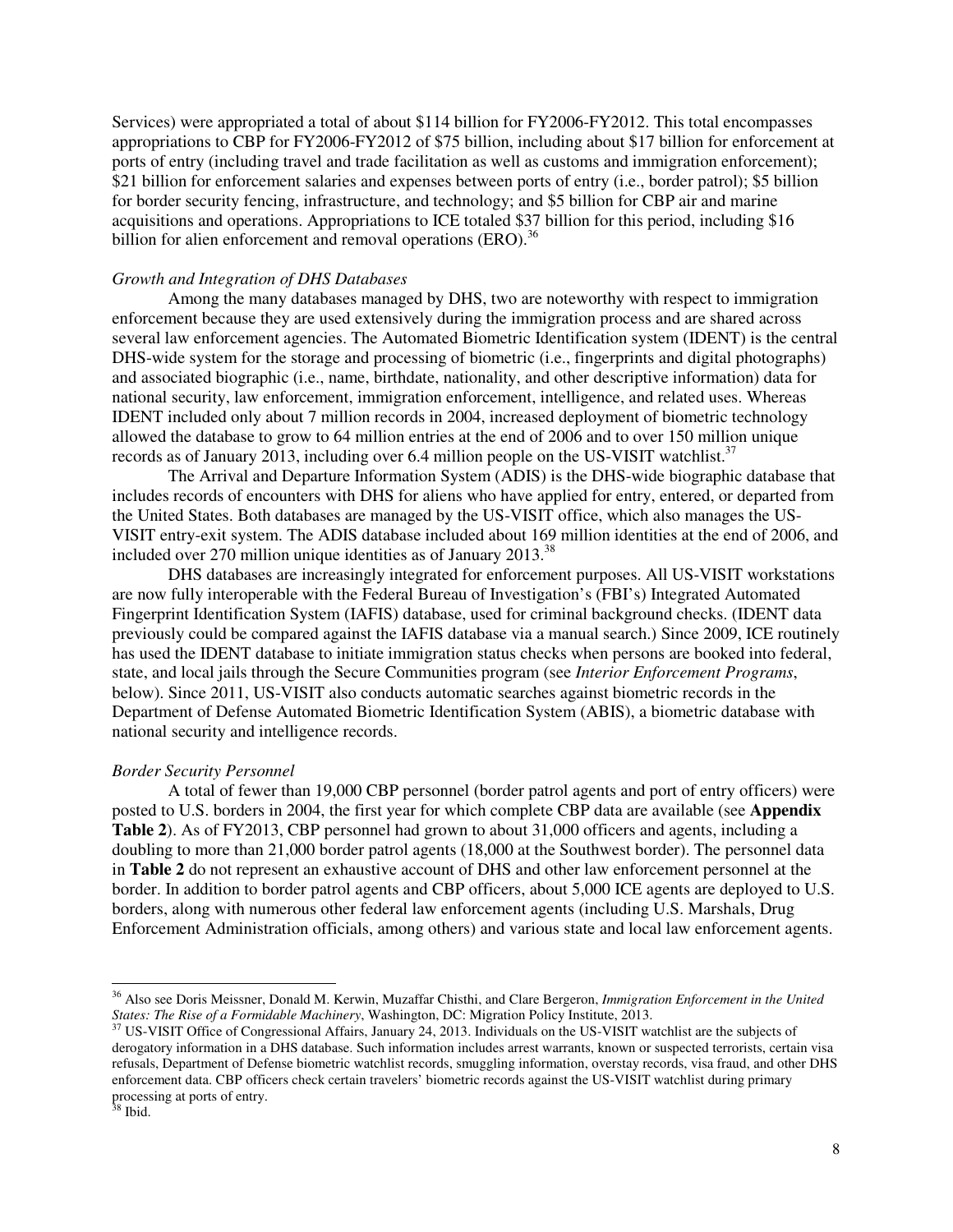# *Fencing, Infrastructure, and Technology*

CBP deploys fencing and tactical infrastructure at the Southwest border to impede illegal crossborder activity, disrupt smuggling operations, and establish a substantial probability of apprehending illegal entrants. The border patrol also utilizes surveillance technology to augment its ability to patrol the border. As noted in **Table 1**, Congress has expanded spending on border fencing, infrastructure, and technology programs from \$115 million in FY2006, to a high point of \$1.2 billion in FY2008, and \$400 million in FY2012. Appropriations to CBP's Office of Air and Marine increased more slowly, from \$653 million in FY2006 to a high of \$862 million in FY2010, to \$792 million in FY2012.

As **Appendix Figure 1** illustrates, a portion of this spending has gone to fund construction of new fencing at the Southwest border, with total miles of fencing increasing from 76 miles in FY2001 to 139.4 in FY2006 to 652 miles in FY2012. As of December 2012, border patrol maintains 35 permanent interior checkpoints and 173 tactical checkpoints. The border patrol also maintains 12 forward operating bases in remote areas to house personnel in close proximity to illegal crossing routes.<sup>39</sup> As of November 2012, border patrol reported 337 Remote Video Surveillance Systems (up from 269 in 2006), 198 short and medium range Mobile Vehicle Surveillance Systems and 41 long range mobile surveillance systems (up from zero in 2005), 15 agent portable medium range surveillance systems (up from zero in 2005), 15 Integrated Fixed Towers that were developed as part of the SBInet system (up from zero in 2005), and 13,406 unattended ground sensors (up from about 11,200 in 2005).<sup>40</sup> In addition, as of November 2012, CBP operated a total of 10 unmanned aerial vehicle systems (UAVs), up from zero in 2006.

# *Alien Detention*<sup>41</sup>

DHS's detention system has been strengthened in two main ways since 2006. First, funded detention bed space has grown by  $63\%$ , from 20,800 beds in FY2006 to 34,000 beds in FY2012.<sup>42</sup> The average daily detention population has also grown by a similar proportion during these years, from 19,409 to 32,953. Second, under a policy announced in 2005 and implemented in August 2006, DHS now detains  $100\%$  of removable non-Mexicans apprehended at the border until their final removal orders.<sup>43</sup>

### *Enforcement with Consequences<sup>44</sup>*

Historically, most Mexican aliens apprehended at the Southwest border were permitted to voluntarily return to Mexico. Since 2005, under a set of policies known as "enforcement with consequences," CBP systematically has limited the number of aliens released on bond or allowed to voluntarily return to Mexico. Instead, to the extent that resources permit, the agency subjects an increasing proportion of aliens apprehended at the border to one or more of the following "highconsequence" forms of enforcement: formal removal (including but not limited to standard removal proceedings, expedited removal, and reinstatement of removal),<sup>45</sup> criminal charges (including under expedited judicial processing through the Operation Streamline program),<sup>46</sup> and remote and lateral

-

<sup>&</sup>lt;sup>39</sup> U.S. Border Patrol Office of Congressional Affairs, December 20, 2012.

<sup>&</sup>lt;sup>40</sup> 2012 data from U.S. Border Patrol Office of Legislative Affairs November 8, 2012; FY2006 data from DHS Congressional Budget Justification 2006; 2005 data from GAO, "Border Security: Key Unresolved Issues Justify Reevaluation of Border Surveillance Technology Program," GAO-06-295, February 2006.

<sup>41</sup> For a fuller discussion, see CRS Report RL32369, *Immigration-Related Detention: Current Legislative Issues*, by Alison Siskin.

 $42$  Ibid.

<sup>&</sup>lt;sup>43</sup> CBP, "DHS Secretary Announces End to 'Catch and Release' on Southern Border,"

http://www.cbp.gov/xp/cgov/admin/c1\_archive/messages/end\_catch\_release.xml.

<sup>44</sup> For a fuller discussion, see CRS Report R42138, *Border Security: Immigration Enforcement between Ports of Entry*, by Marc R. Rosenblum.

<sup>&</sup>lt;sup>45</sup> Aliens formally removed from the United States are ineligible for a visa for at least 5 years (or 20 years for a second or subsequent removal), and may be subject to criminal charges and expedited enforcement practices upon reentry.

<sup>&</sup>lt;sup>46</sup> Unauthorized aliens apprehended at the border may face federal immigration charges, but historically, most have not been charged with a crime. A total of 75,118 faced immigration-related charges in Southwest border districts in FY2011 (out of 340,000 apprehensions), up from 35,266 in FY2005 (out of 1.2 million apprehensions). See Administrative Office of the U.S. Courts, "Judicial Business of the U.S. Courts," http://www.uscourts.gov/Statistics/JudicialBusiness.aspx; Southwest border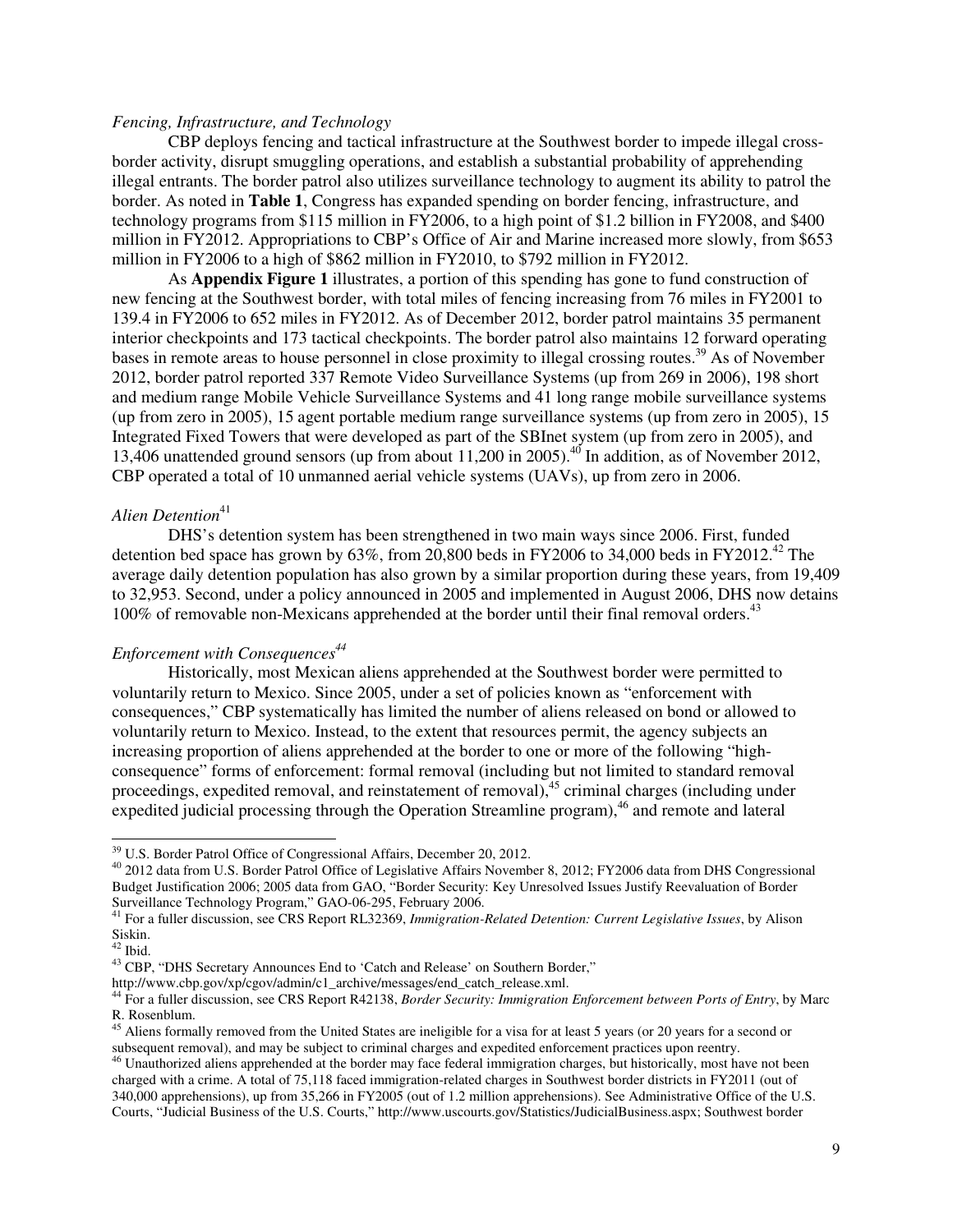repatriation through the Alien Transfer Exit Program (ATEP) and the Mexican Interior Repatriation Program (MIRP). As **Appendix Figure 2** illustrates, the proportion of aliens apprehended on the Southwest border granted voluntary return fell from 82% (956,470 out of 1,171,428) in 2005 to 41%  $(134,108$  out of  $327,577$ ) in FY2011.<sup>47</sup> As the figure illustrates, one reason that the proportion of apprehensions subject to high-consequence enforcement has risen is that the total number of Southwest border apprehensions has fallen sharply. Nonetheless, as the figure also illustrates, CBP's effort to expand high-consequence enforcement has resulted in an *absolute* rise in removals, prosecutions, and lateral/interior repatriations since 2007, even during a period of falling border apprehensions.

# *Interior Enforcement Programs*<sup>48</sup>

ICE operates four main programs to identify and remove aliens from within the United States:

- **Criminal Alien Program (CAP)**. CAP officers interview aliens within prisons and screen them against DHS databases; initiate removal proceedings against certain aliens prior to the termination of their criminal sentences, and ensure that aliens are transferred to ICE and removed from the United States upon the completion of their sentence.
- **National Fugitive Operations Program (NFOP)**. NFOP pursues at-large criminal aliens and fugitive aliens,<sup>49</sup> aliens who pose a threat to national security and community safety, members of transnational gangs, child sex offenders, and aliens with prior convictions for violent crimes.
- **287(g) Program.** Under this program, ICE delegates certain immigration enforcement functions to state and local law enforcement agencies pursuant to memorandums of agreement between such agencies and ICE. ICE trains and supervises the local officers, who may perform specific functions relating to the investigation, apprehension, or detention of aliens, during a predetermined time frame.
- **Secure Communities**. Secure Communities is an information sharing program between the Departments of Justice and Homeland Security that uses biometric data to check people's immigration records following an arrest. When initial checks indicate that an arrestee may be a removable alien, the ICE field office in the arresting jurisdiction is notified about the match and may contact the jurisdiction to initiate removal proceedings.

As **Appendix Figure 3** illustrates, ICE's interior enforcement programs have expanded exponentially in recent years. Whereas CAP and NFOP identified and administratively arrested (i.e., for removal) a total of fewer than 11,000 aliens in FY2004 (with the  $287(g)$  program making no arrests and Secure Communities not yet created), Secure Communities alone was responsible for identifying 436,377 aliens who were potentially subject to removal in FY2012; and the other three programs were responsible for 269,765 administrative arrests.<sup>50</sup>

# *Worksite Enforcement*<sup>51</sup>

j

 Section 274A of the Immigration and Nationality Act (INA) establishes civil penalties for failing to comply with the INA's document verification requirements and for knowingly employing an unauthorized alien; and it provides criminal penalties for employers engaging in a pattern or practice of

apprehensions from U.S. Border Patrol, "Fiscal Year Apprehensions Statistics." For a fuller discussion of immigration-related criminal charges, see CRS Report RL32480, *Immigration Consequences of Criminal Activity*, by Michael John Garcia.

<sup>&</sup>lt;sup>47</sup> These figures should be interpreted as ratios, not as strict percentages, because aliens may face removal and/or criminal charges in a year other than the year in which they are apprehended. In addition, some aliens may face both formal removal and criminal charges, and some aliens may appear in the data set more than once.

<sup>48</sup> For a fuller discussion of interior immigration enforcement programs, see CRS Report R42057, *Interior Immigration Enforcement: Programs Targeting Criminal Aliens*, by Marc R. Rosenblum and William Kandel.

<sup>49</sup> Fugitive aliens are aliens who have failed to leave the United States following a final order or removal, or who have failed to report to ICE after receiving a notice to do so.

<sup>50</sup> CRS Report R42057, *Interior Immigration Enforcement: Programs Targeting Criminal Aliens*, by Marc R. Rosenblum and William Kandel.

<sup>51</sup> This section is based on CRS Report R40446, *Electronic Employment Eligibility Verification*, by Andorra Bruno, and CRS Report R40002, *Immigration-Related Worksite Enforcement: Performance Measures*, by Andorra Bruno.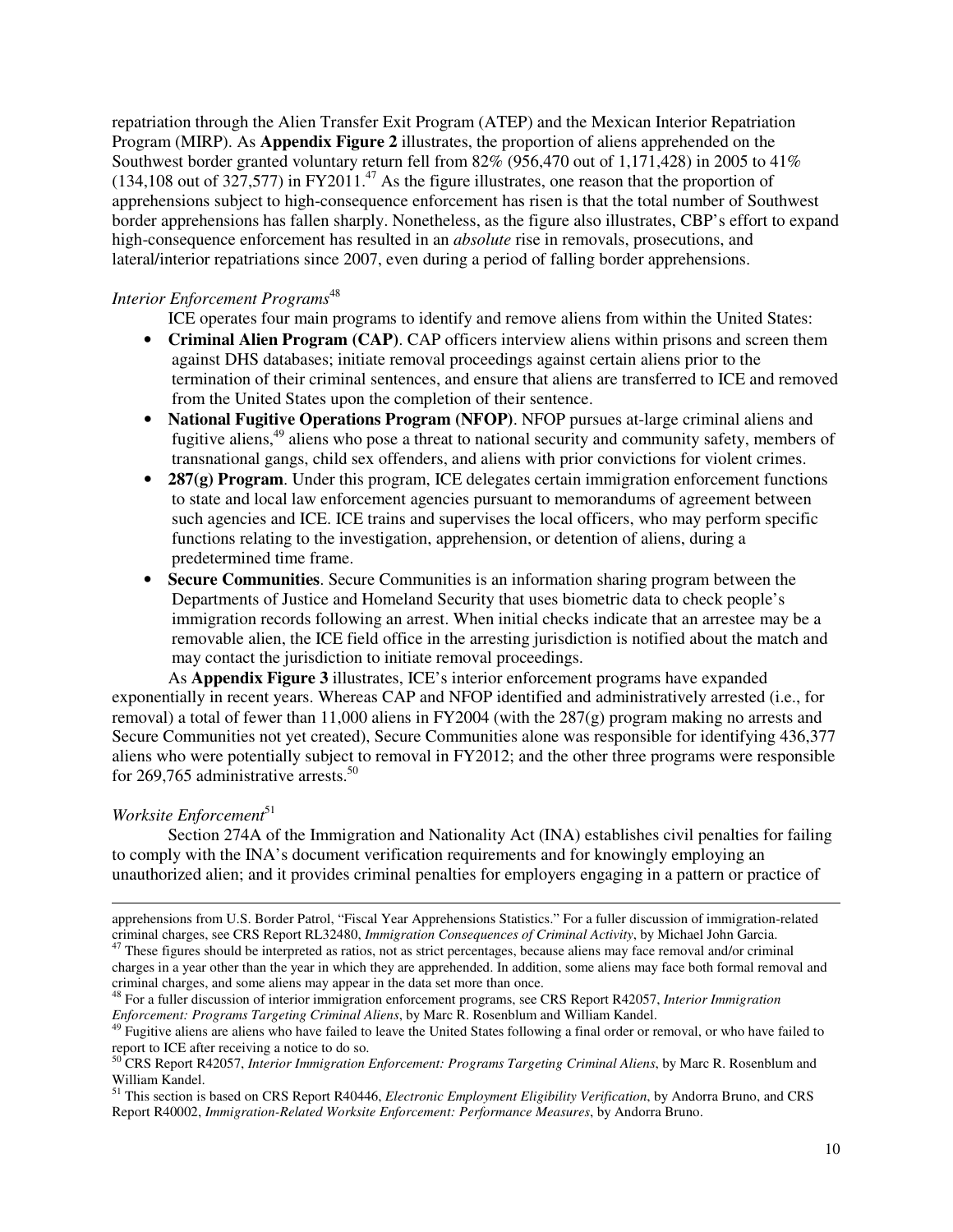knowingly employing unauthorized aliens. As **Appendix Figure 4** illustrates, 385 employers were subject to civil penalties in 2011, mainly for verification violations, up from zero in 2006. A total of \$10.5 million in administrative fines was imposed in FY2011—a figure which exceeds the level of fines imposed in FY2000 – FY2009 combined.

As **Appendix Figure 5** illustrates, administrative and criminal arrests in worksite enforcement operations increased between 2006 and 2008, but have declined since then. Worksite administrative arrests, which are mainly of unauthorized aliens for purposes of immigration enforcement, declined from 3,667 people arrested in FY2006 to 1,471 people arrested in FY2011. Worksite criminal arrests, which may be of unauthorized aliens charged with criminal violations or of citizens or lawful aliens charged with a pattern or practice of illegal hiring or with related criminal activities, were essentially flat, falling from 716 people in FY2006 to 713 people in FY2011. Within these numbers, there is some evidence that ICE in recent years has placed greater emphasis on arresting owners, managers, and corporate officials, rather than non-managerial employees.<sup>52</sup>

 Other changes since 2006 related to worksite enforcement concern the E-Verify electronic verification system. Improvements to E-Verify, along with federal and state-level requirements that certain employers use the program,<sup>53</sup> have led to higher participation rates in the E-Verify program (see **Appendix Figure 6**). As figure 6 illustrates, participation in E-Verify grew from 5,272 employers representing 22,710 hiring sites on January 31, 2006 to 402,295 employers representing more than 1.2 million hiring sites on September 30, 2012. Between FY2007 and FY2012, the number of E-Verify queries increased more than six-fold, from 3.3 million to 21 million. For comparison purposes, there were about 50 million nonfarm hires in the United States in 2011, according to the Bureau of Labor Statistics.<sup>54</sup>

# **Gaps in Border Security and Immigration Enforcement**

 Based on this review, where are the remaining gaps in border security and immigration enforcement? While a comprehensive answer to this question is beyond the scope of this testimony, comparing across the different border zones and looking at resources deployed at borders vs. elsewhere throughout the enforcement system leads to the following observations:

- Since 2002, far more resources have been devoted to enforcement between ports of entry than to enforcement and trade and travel facilitation at ports of entry or worksite enforcement. This comparison appears to hold across several different categories of comparison: personnel, appropriations, technology acquisitions, etc. Little is known about illegal flows through ports of entry, or how such flows are affected by tougher enforcement between the ports.
- While significant progress has been made to implement parts of the US-VISIT biometric entryexit system by deploying biometric technology to virtually all ports of entry, most Canadian and Mexican nationals and most U.S. lawful permanent residents are not required to participate in US-VISIT at land ports of entry. In addition, CBP does not routinely collect biometric exit data from any departing travelers, and does not collect any data from travelers departing at land port of entry. While biographic data arguably allows DHS to track visa overstayers traveling by air and sea, no such system exists for land travelers.
- With an estimated 8 million unauthorized aliens in the workforce in  $2010^{55}$  and just a few hundred employers arrested or fined annually for immigration violations, the threat of worksite enforcement so far has not appeared to be an effective deterrent to illegal hiring.<sup>56</sup>

-

<sup>52</sup> For a fuller discussion, see CRS Report R40002, *Immigration-Related Worksite Enforcement: Performance Measures*, by Andorra Bruno.

<sup>53</sup> On state-level E-Verify requirements, see CRS Report R41991, *State and Local Restrictions on Employing Unauthorized Aliens*, by Kate M. Manuel.

<sup>&</sup>lt;sup>54</sup> U.S. Department of Labor, Bureau of Labor Statistics, "Job Openings and Labor Turnover—January 2012," news release, March 13, 2012, http://www.bls.gov/news.release/archives/jolts\_03132012.pdf.

<sup>55</sup> See CRS Report R41207, *Unauthorized Aliens in the United States*, by Andorra Bruno.

<sup>&</sup>lt;sup>56</sup> The legacy Immigration and Naturalization Service (INS) reported on the number of agent work-years devoted to worksite enforcement, but ICE does not report this information.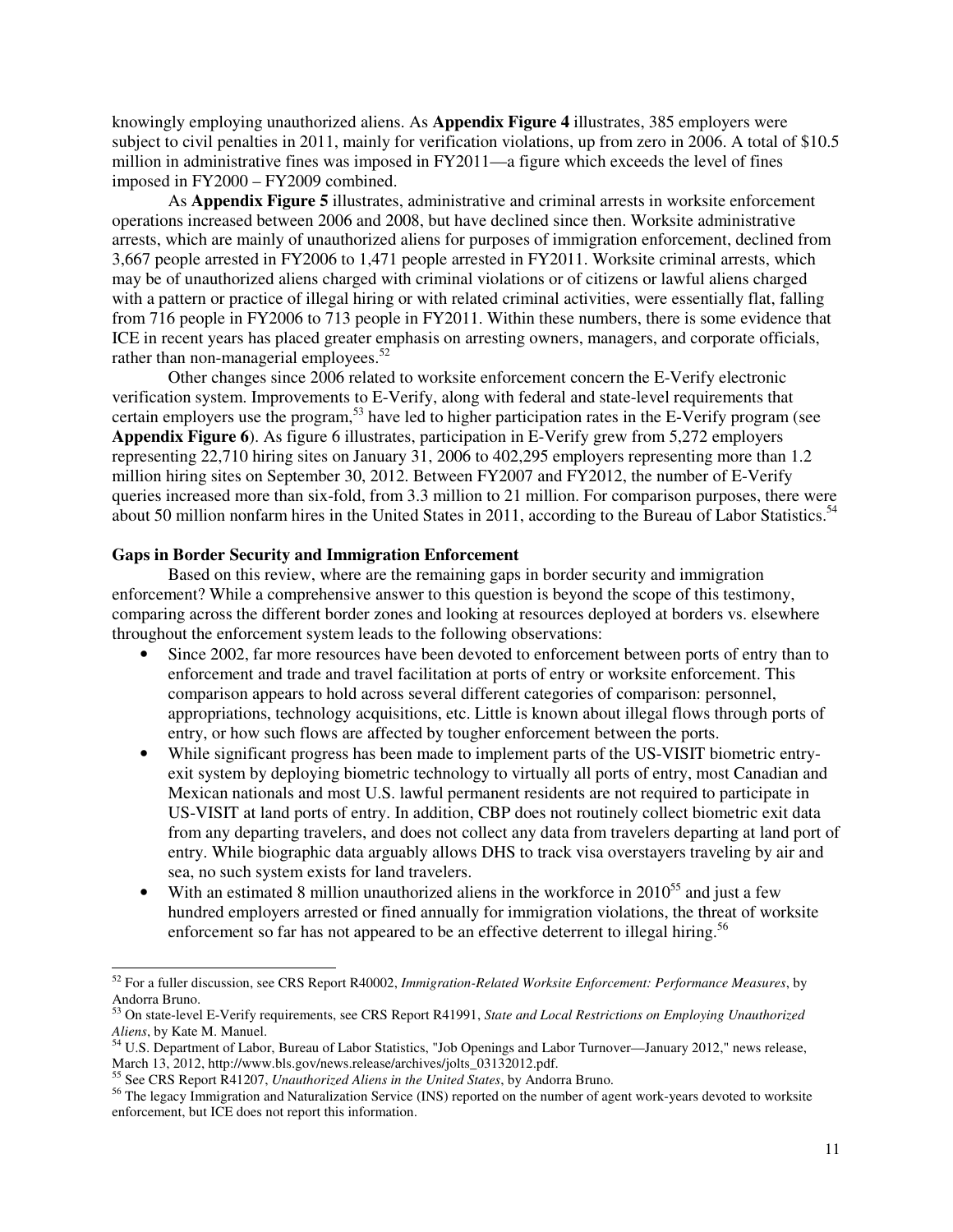• Although a growing proportion of newly-hired workers are screened through the E-Verify system, the great majority of employers still do not use the system. Moreover, according to the most recent research on E-Verify accuracy rates, E-Verify appears to erroneously confirm about half of the unauthorized workers who are processed through the system, mainly because the system is vulnerable to identity fraud.<sup>57</sup>

### **Assessment of the State of Border Security and Concluding Comments**

 How have these investments at the border and elsewhere affected illegal immigration inflows? Placed in a historical perspective, CBP's shift from low- to high-consequence enforcement mechanisms represents a dramatic departure from previous border practices. Arguably, the most significant change in the U.S. immigration enforcement system in recent years is the implementation of Secure Communities, which has exponentially increased DHS' ability to identify removable aliens within the United States.

DHS enforcement data indicate that total apprehensions of unauthorized aliens in FY2011 (641,633) was about one-third the level of apprehensions in 2000 (1,814,729) and about half the level it was in 2006 (1,206,457). Apprehensions at the Southwest border (364,768 in FY2012) were up slightly from 2011, but also remained at historically low levels. DHS estimates that the unauthorized population residing in the United States has fallen from about 12.4 million in 2007 to about 11.5 million in 2011.<sup>58</sup> And the Pew Hispanic Center estimates that net unauthorized migration from Mexico has fallen to about zero, or that outflows may now exceed inflows.<sup>59</sup>

 To what extent is the apparent drop in illegal inflows a function of the enhanced enforcement efforts and spending described above? Answering this question is difficult because many new enforcement measures have coincided with the U.S. economic downturn and with relatively robust growth and favorable demographic conditions in Mexico and other countries of origin. And the effects of Secure Communities and certain consequence delivery programs may be too recent to have been registered in some enforcement data. Nonetheless, some recent research suggests that enforcement efforts likely help explain this downturn, particularly in recent years. $60$ 

One recent study sought to disentangle these factors by combining administrative enforcement data with community-level economic indicators in migrant-sending and receiving communities. The authors of the study reported preliminary findings that 40% of the reduction in illegal inflows between FY2004 and FY2010 was due to a stronger Mexican economy, 30% was due to the weaker U.S. economy, and 30% was due to increased U.S. border enforcement.<sup>61</sup> Detailed results are not available, however, because DHS has not cleared for publication the administrative data used in the paper.

Better border metrics may contribute in important ways to the immigration debate by providing additional information about the state of border security and about the effectiveness of different enforcement strategies. These are critical questions given the trade-offs Congress and DHS face between investing additional resources at the border versus within the interior of the United States, and at ports of entry versus between the ports, among other choices. Clear border metrics may also offer insight into returns on future enforcement investments, and what level of security realistically can be obtained at the border in the absence of broader immigration reforms.

j

<sup>57</sup> For a fuller discussion, see CRS Report R40446, *Electronic Employment Eligibility Verification*, by Andorra Bruno

<sup>58</sup> CRS Report RL33874, *Unauthorized Aliens Residing in the United States: Estimates Since 1986, by Ruth Ellen Wasem.*  <sup>59</sup> Jeffrey Passel, D'Vera Cohn and Ana Gonzalez-Barrera, "Net Migration from Mexico Falls to Zero—and Perhaps Less,"

Washington, DC: Pew Hispanic Center, May 3, 2012. <sup>60</sup> Ibid. For a fuller discussion, see U.S. Congress, House Committee on Homeland Security, Subcommittee on Border and Maritime Security, *Measuring Border Security: U.S. Border Patrol's New Strategic Plan and the Path Forward*, testimony of Marc R. Rosenblum, 112<sup>th</sup> Congress, 2<sup>nd</sup> session, May 8, 2012. Also see Manuela Angelucci, "U.S. Border Enforcement and the Net Flow of Mexican Illegal Migration," *Economic Development and Cultural Change*, 60, 2 (2012):311-357.

<sup>&</sup>lt;sup>61</sup> See Scott Borger, Gordon Hanson, and Bryan Roberts "The Decision to Emigrate From Mexico," presentation at the Society of Government Economists annual conference, November 6, 2012.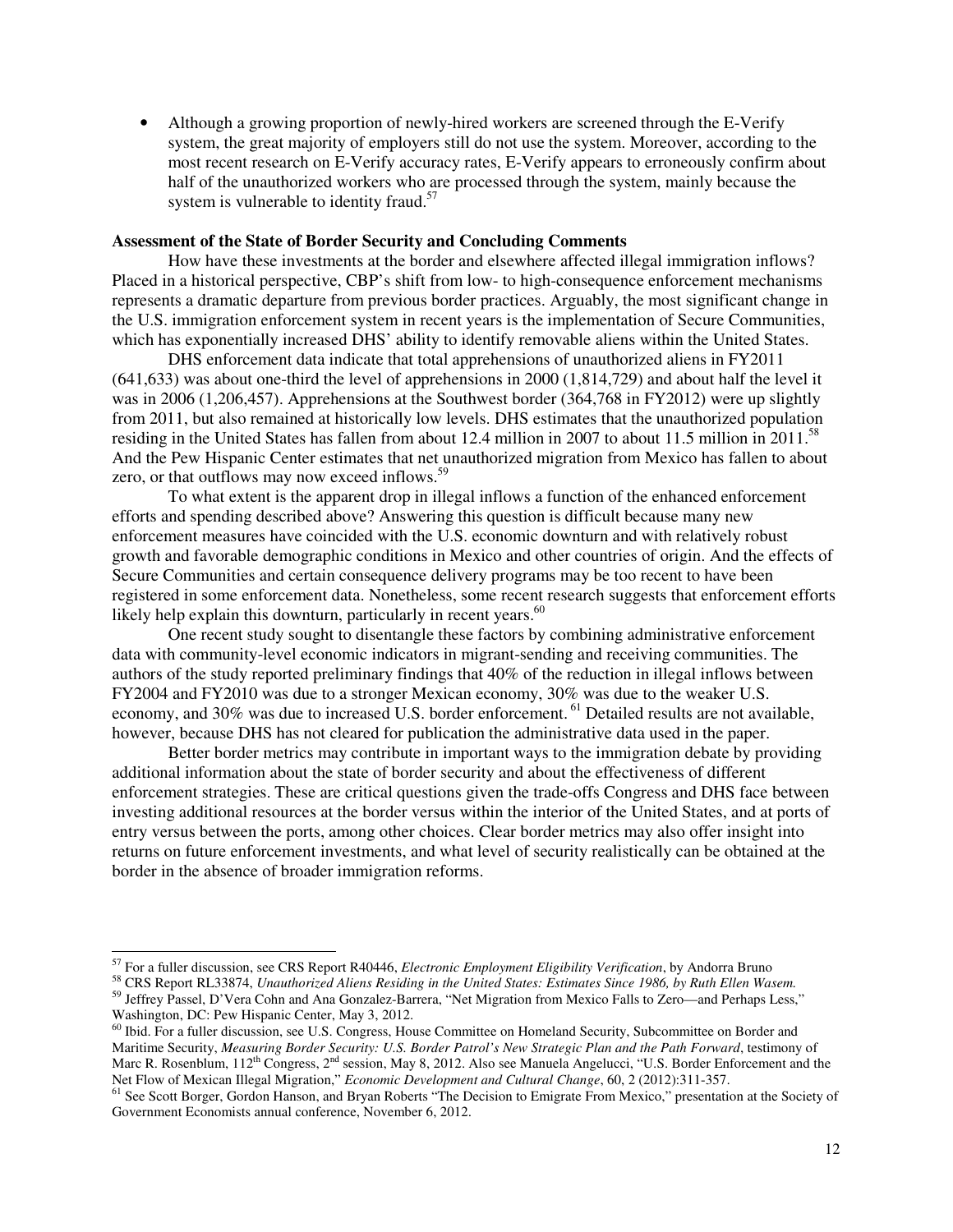# **Marc R. Rosenblum Specialist in Immigration Policy Congressional Research Service February 26, 2013 What Would a Secure Border Look Like? Committee on Homeland Security, Subcommittee on Border and Maritime Security**

**Appendix: Tables and Figures** 

| <b>Fiscal</b><br>Year |                |          | <b>CBP</b>                   | <b>ICE</b>   |                          | US-<br><b>VISIT</b> | <b>E-Verify</b><br>(USCIS) |         |           |
|-----------------------|----------------|----------|------------------------------|--------------|--------------------------|---------------------|----------------------------|---------|-----------|
|                       | Gross<br>Total | At POE   | <b>Between</b><br><b>POE</b> | <b>BSFIT</b> | Air and<br><b>Marine</b> | Gross<br>Total      | <b>ERO</b>                 |         |           |
| 2006                  | \$7,891        | \$1,605  | \$1,778                      | \$115        | \$653                    | \$4,224             | \$1,358                    | \$337   | <b>NA</b> |
| 2007                  | \$9,302        | \$1,860  | \$2,278                      | \$1,188      | \$778                    | \$3483              | \$1,984                    | \$362   | \$114     |
| 2008                  | \$10,808       | \$2,279  | \$3,075                      | \$1,225      | \$797                    | \$5,581             | \$2,381                    | \$475   | \$60      |
| 2009                  | \$11,948       | \$2,561  | \$3,501                      | \$875        | \$800                    | \$5,948             | \$2,481                    | \$300   | \$100     |
| 2010                  | \$11,765       | \$2,750  | \$3,587                      | \$714        | \$862                    | \$5,822             | \$2,546                    | \$374   | \$137     |
| 2011                  | \$11,174       | \$2,913  | \$3,583                      | \$574        | \$801                    | \$5,835             | \$2,618                    | \$335   | \$103     |
| 2012                  | \$11,651       | \$2,904  | \$3,620                      | \$400        | \$792                    | \$5,862             | \$2,751                    | \$307   | \$102     |
| <b>Total</b>          | \$74,539       | \$16,872 | \$21,422                     | \$5,091      | \$5,483                  | \$36,755            | \$16,119                   | \$2,490 | \$616     |

#### **Table 1. DHS Immigration Enforcement Appropriations, FY2006-FY2012**  \$ millions

**Sources**: CRS Reports R42644, R41982, R41189, R40642, RL34482, RL34004, and RL33428.

**Notes**: FY2006-FY2012 data include supplemental appropriations and rescissions. Gross totals for CBP and ICE include fees, trust funds, and mandatory appropriations. POE means ports of entry. BSFIT refers to the Border Security Fencing, Infrastructure, and Technology account. The BSFIT account was established in FY2007; FY2006 data are for appropriations to the SBInet program for tactical infrastructure and border technology. ERO refers to ICE's Enforcement and Removal Operations Program, which was known as the Detention and Removal Program prior to 2011. US-VISIT refers to the U.S. Visitor and Immigrant Status Indicator Technology program. E-Verify (formerly known as Basic Pilot and as the Employment Eligibility Verification program) was funded for the first time in FY2007. Data for enforcement at POEs, enforcement between POEs, and ERO are for relevant salaries and expenses (S&E) accounts within CBP and ICE. Data for BSFIT, US-VISIT, and E-Verify are for total appropriations to those programs within CBP, the National Protection Programs Directorate , and USCIS, respectively. Data for Air and Marine include the Air and Marine acquisitions account as well as Air and Marine S&E appropriations.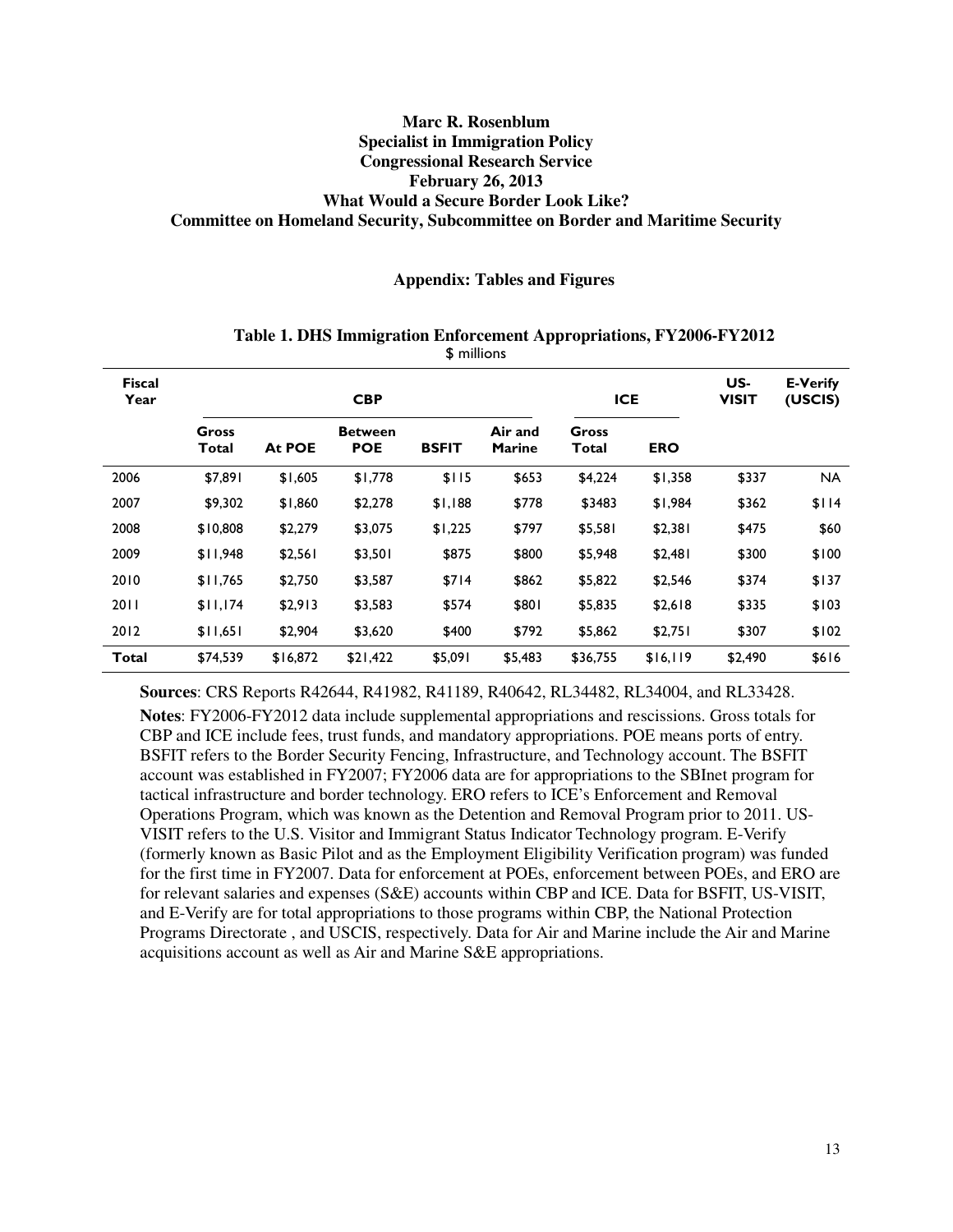| Fiscal<br>Year    |              | <b>Border Patrol Agents</b>      |                            |              | <b>Total</b><br><b>CBP</b>       |                            |                                   |
|-------------------|--------------|----------------------------------|----------------------------|--------------|----------------------------------|----------------------------|-----------------------------------|
|                   | <b>Total</b> | <b>Northern</b><br><b>Border</b> | <b>SW</b><br><b>Border</b> | <b>Total</b> | <b>Northern</b><br><b>Border</b> | <b>SW</b><br><b>Border</b> | <b>Border</b><br><b>Personnel</b> |
| 2004              | 10,819       | 979                              | 9,506                      | 18,110       | 3,423                            | 4,771                      | 18,679                            |
| 2005              | 11,264       | 988                              | 9,891                      | 18,134       | 3,351                            | 4,733                      | 19,003                            |
| 2006              | 12,349       | 919                              | 11,032                     | 18,031       | 3,293                            | 4,760                      | 20,004                            |
| 2007              | 14,925       | 1,098                            | 13,297                     | 18,452       | 3,258                            | 4,979                      | 22,632                            |
| 2008              | 17,499       | 1,363                            | 15,442                     | 19,776       | 3,619                            | 5,144                      | 22,568                            |
| 2009              | 20,119       | 1,887                            | 17,408                     | 21,339       | 4,028                            | 5,660                      | 28,983                            |
| 2010              | 20,558       | 2,263                            | 17,535                     | 20,687       | 3,796                            | 5,477                      | 29,071                            |
| 2011              | 21,444       | 2,237                            | 18,506                     | 20,582       | 3,710                            | 5,551                      | 30,004                            |
| 2012              | 21,394       | 2,206                            | 18,516                     | 21,790       | 3,668                            | 6,453                      | 30,843                            |
| 2013<br>(request) | 21,370       | 2,212                            | 18,462                     | 21,775       | 3,662                            | 6,444                      | 30,780                            |

**Table 2. CBP Personnel by Location** 

**Source:** CBP Office of Congressional Affairs, January 9, 2013.

**Notes:** Border patrol agent and DBP officer total personnel numbers are based on all employees, including those posted at locations other than the Northern and Southwest borders. Total CBP *border* personnel is defined as the sum of border patrol agents and CBP officers posted to Southwest and Northern borders. FY2013 data are based on statutory floors and end of year requirements, and reflect minimum expected staffing levels for FY2013.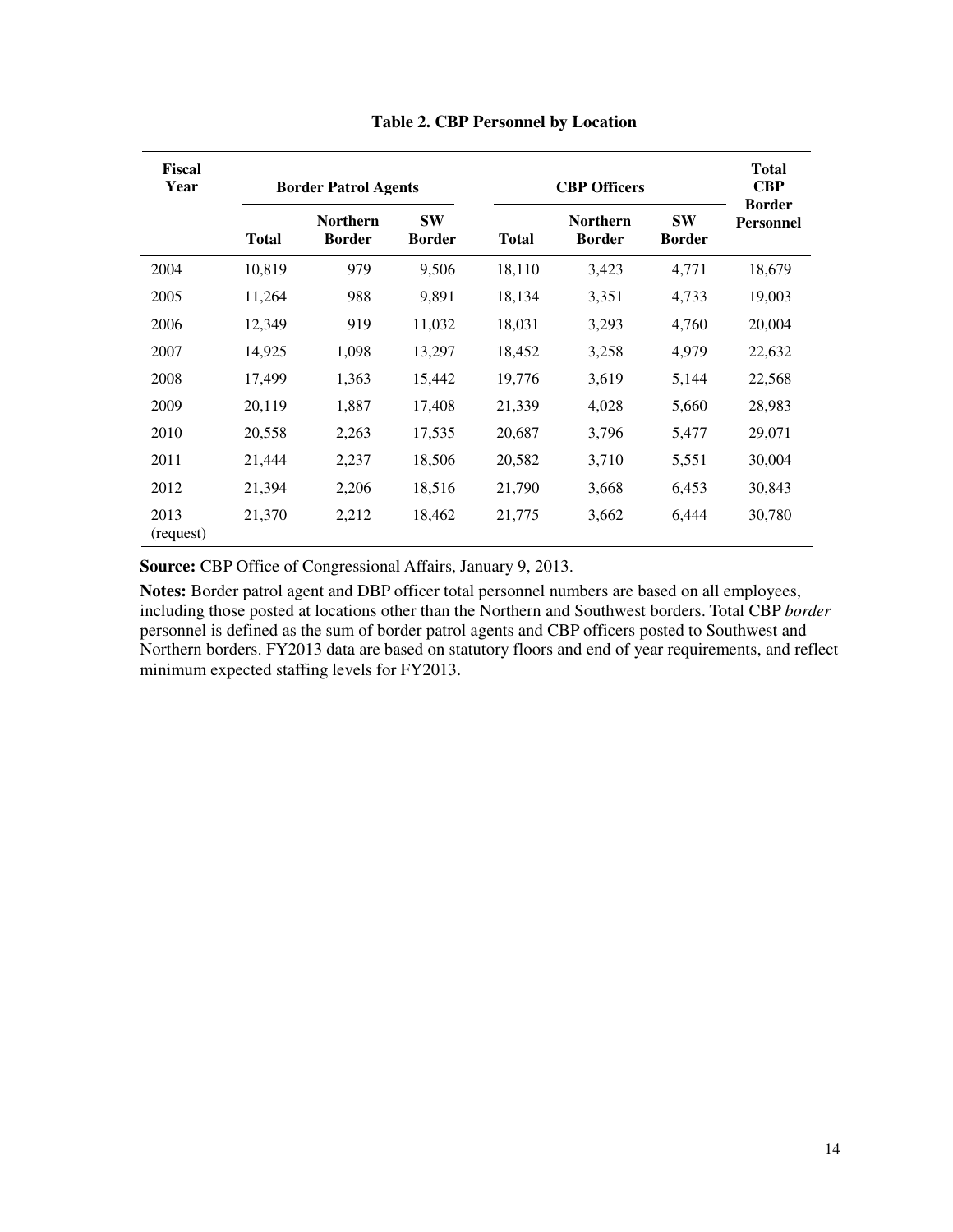

**Figure 1: Miles of Border Fencing on the Southwest Border, FY1993-FY2012** 

**Source**: CRS Report R42138; USBP Office of Legislative Affairs.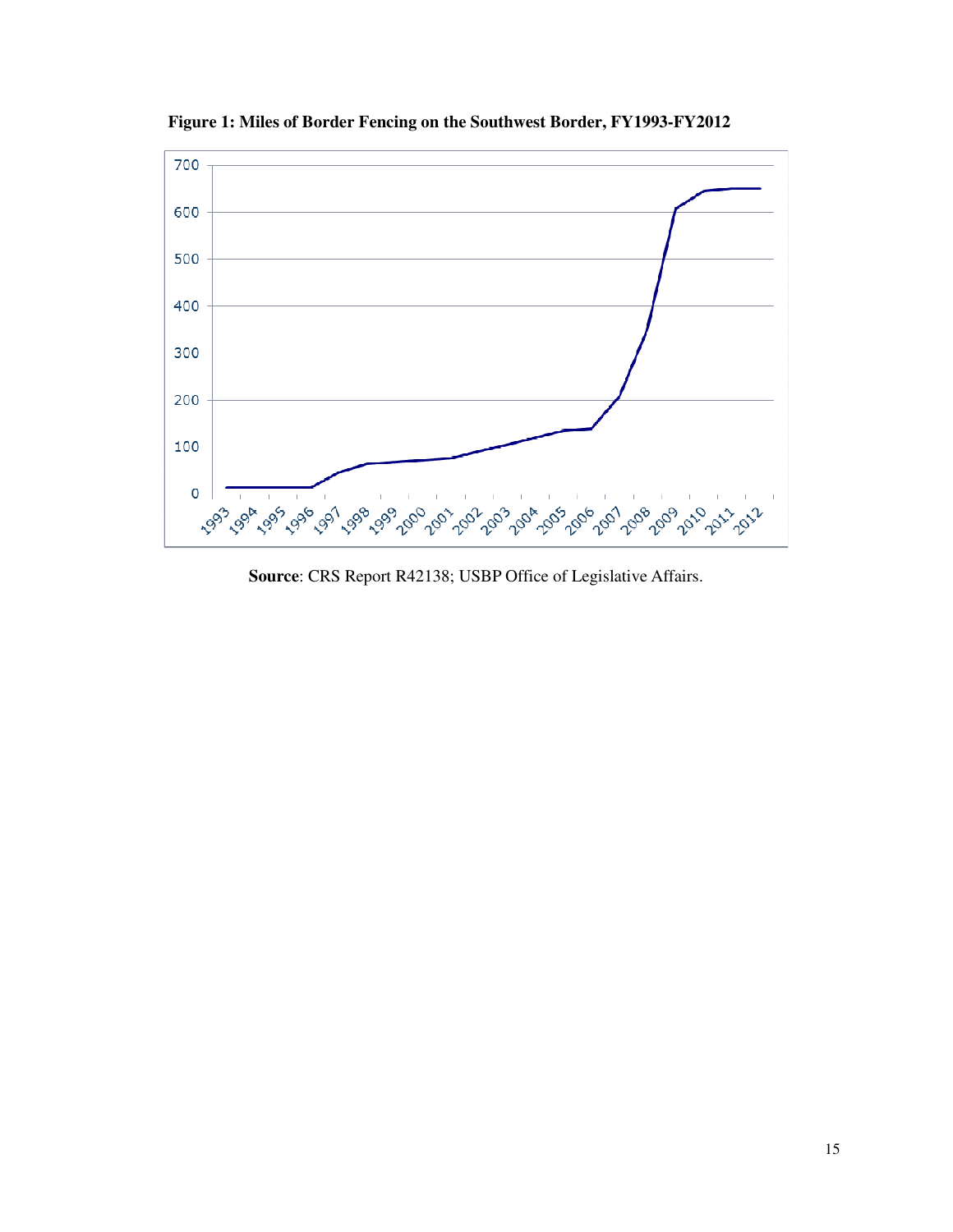

**Figure 2. Southwest Border Immigration Enforcement Outcomes, FY2005-FY2011** 

**Source:** CBP Office of Legislative Affairs August 14, 2012; ICE Office of Legislative Affairs September 14, 2012; Administrative Office of the U.S. Courts.

**Notes:** MIRP and ATEP data are incomplete for FY2005 – FY2007 and FY2009-FY2010. Immigration-related criminal cases may include some U.S. citizens and lawful aliens.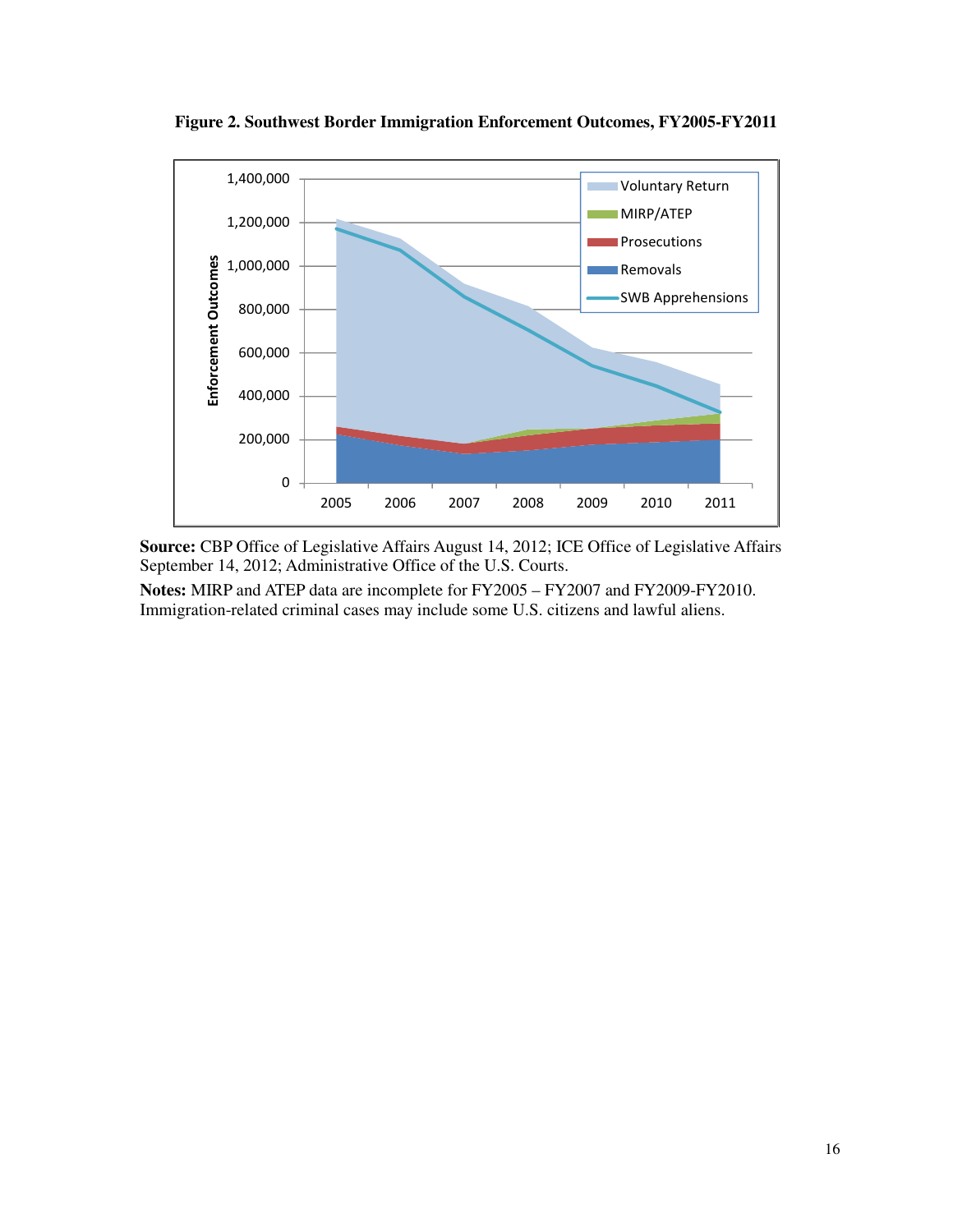

**Figure 3: Interior Immigration Enforcement Programs, FY2004-FY2012**

**Source**: CRS Report R42057.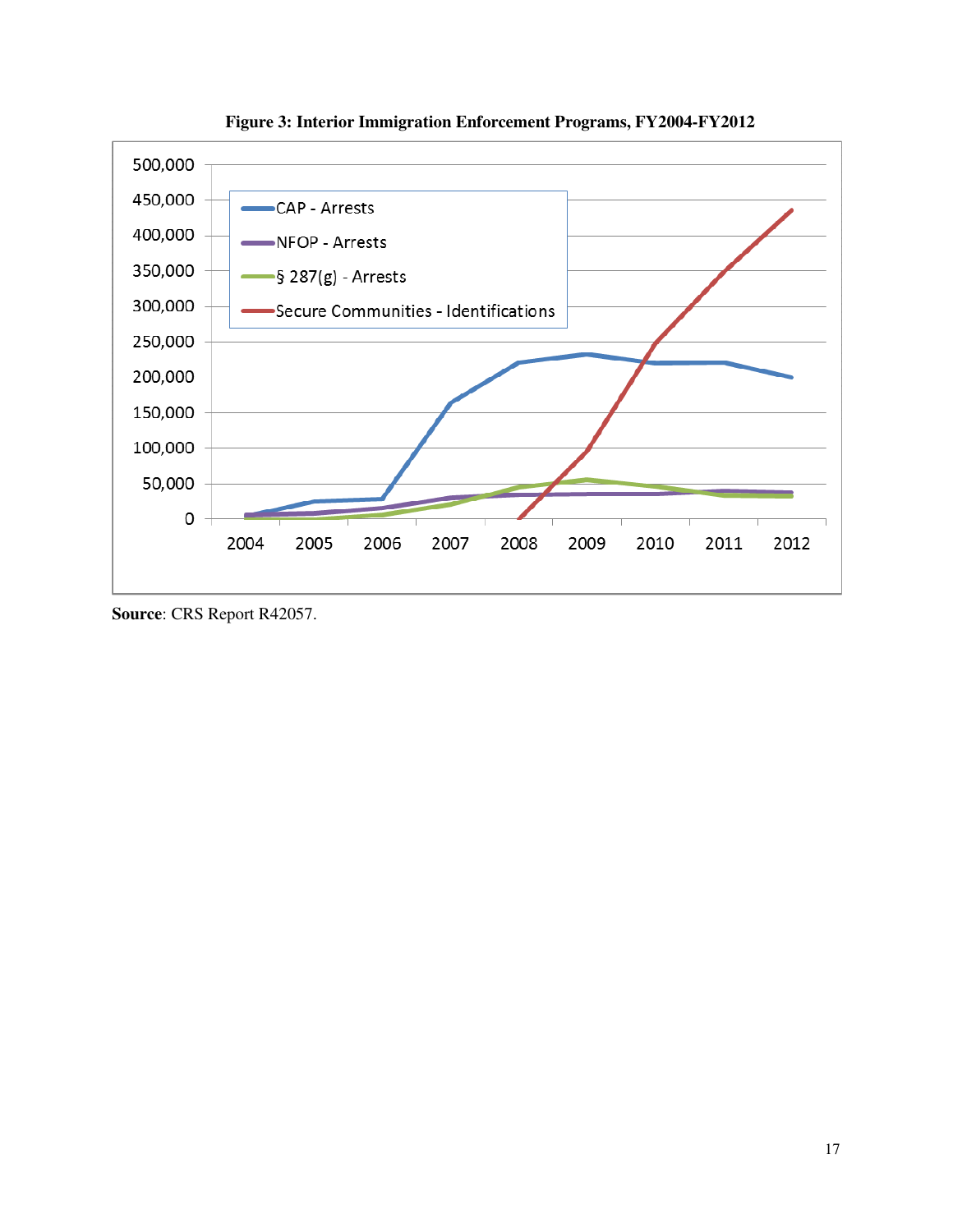

**Figure 4: Administrative Fines Imposed Against Employers, FY1999-FY2012**

**Source**: CRS Report R40002.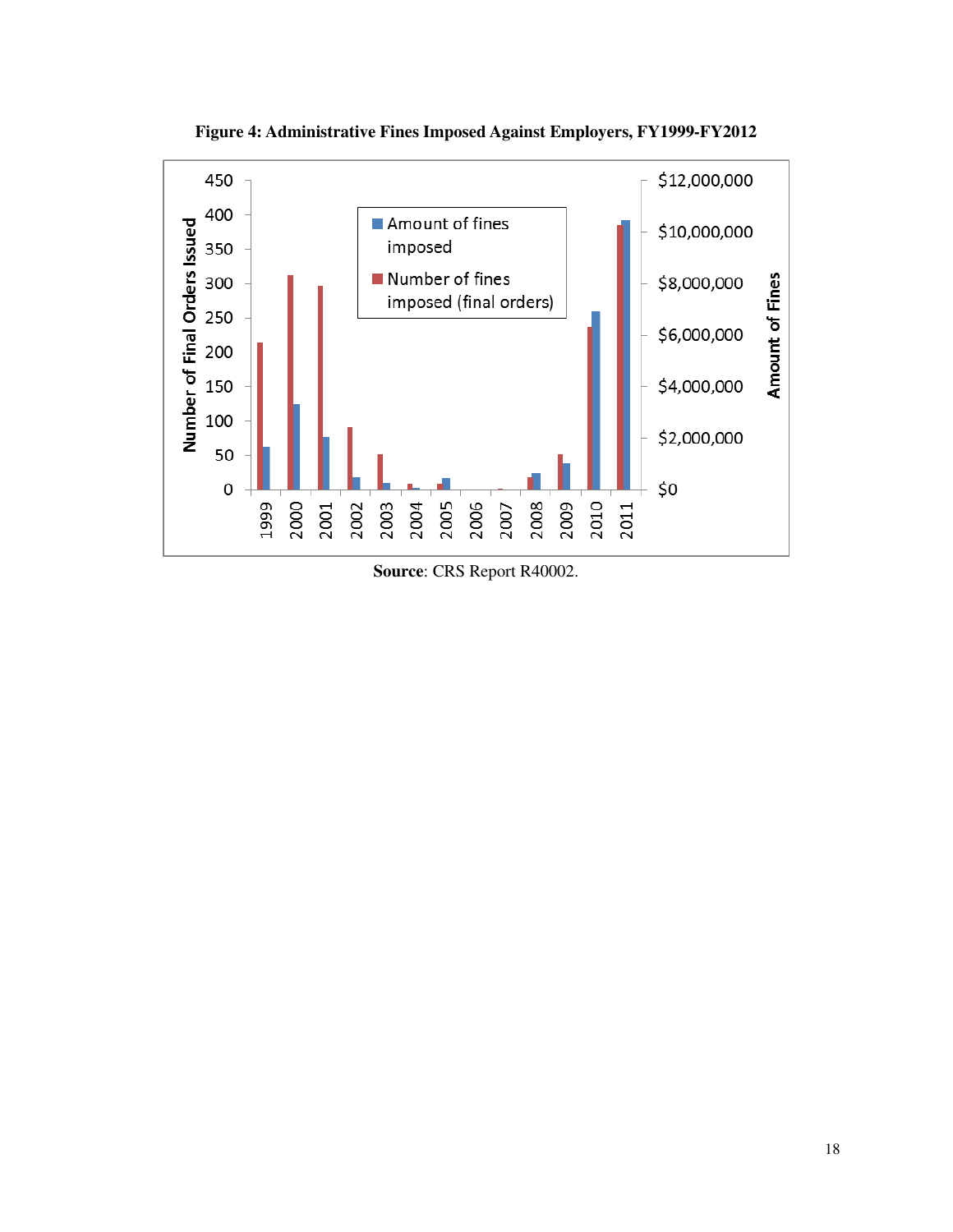

**Figure 5: Administrative and Criminal Arrests in Worksite Enforcement Operations,**

**Source**: CRS Report R40002.

 $\boldsymbol{0}$